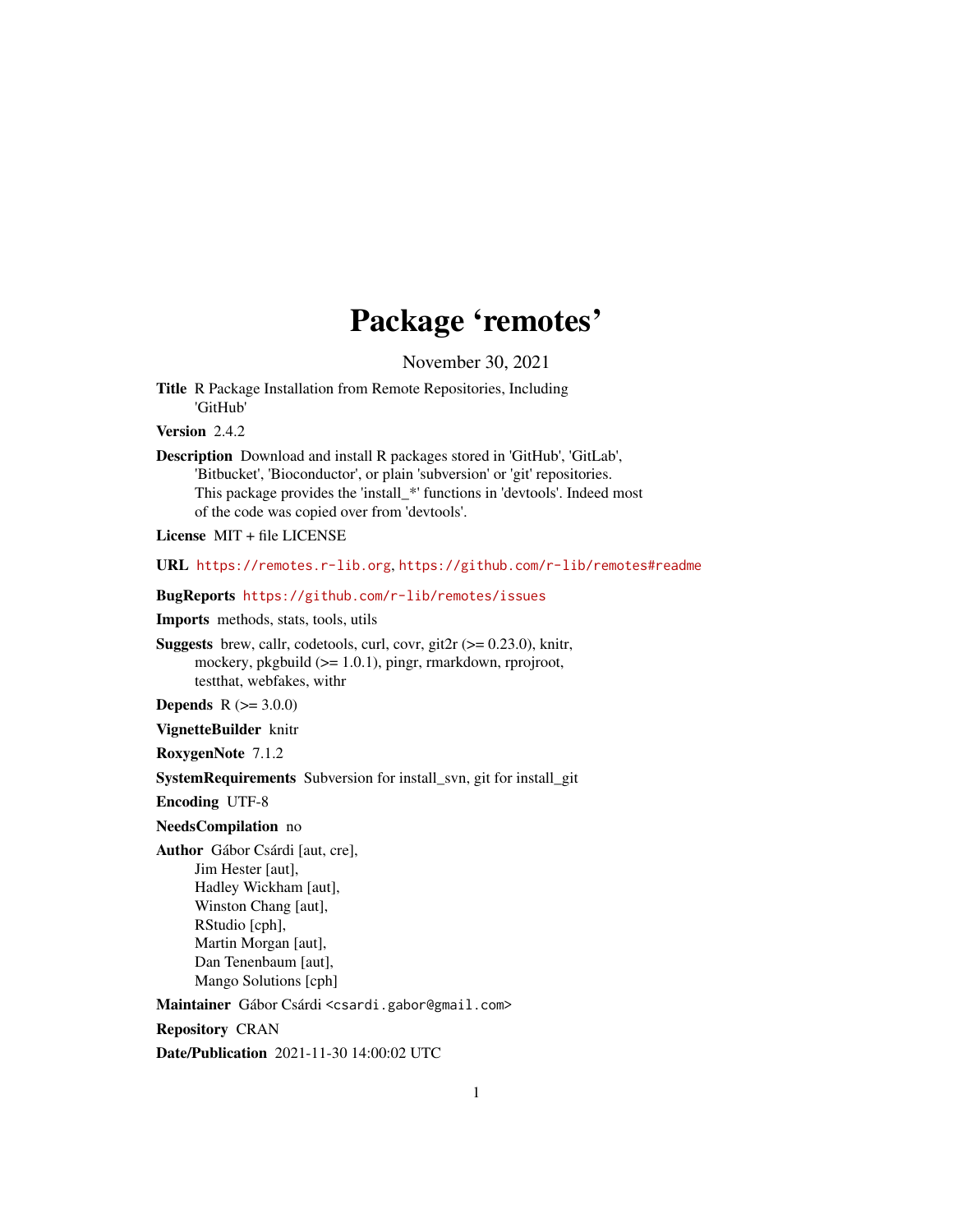## <span id="page-1-0"></span>R topics documented:

| Index | 32 |
|-------|----|

download\_version *Download a specified version of a CRAN package*

### Description

It downloads the package to a temporary file, and returns the name of the file.

### Usage

```
download_version(
  package,
  version = NULL,
  repos = getOption("repos"),
  type = getOption("pkgType"),
  ...
\mathcal{L}
```
### Arguments

| package | Name of the package to install.                                                                                                                                                                                                       |
|---------|---------------------------------------------------------------------------------------------------------------------------------------------------------------------------------------------------------------------------------------|
| version | Version of the package to install. Can either be a string giving the exact version<br>required, or a specification in the same format as the parenthesized expressions<br>used in package dependencies. One of the following formats: |

• An exact version required, as a string, e.g. "0.1.13"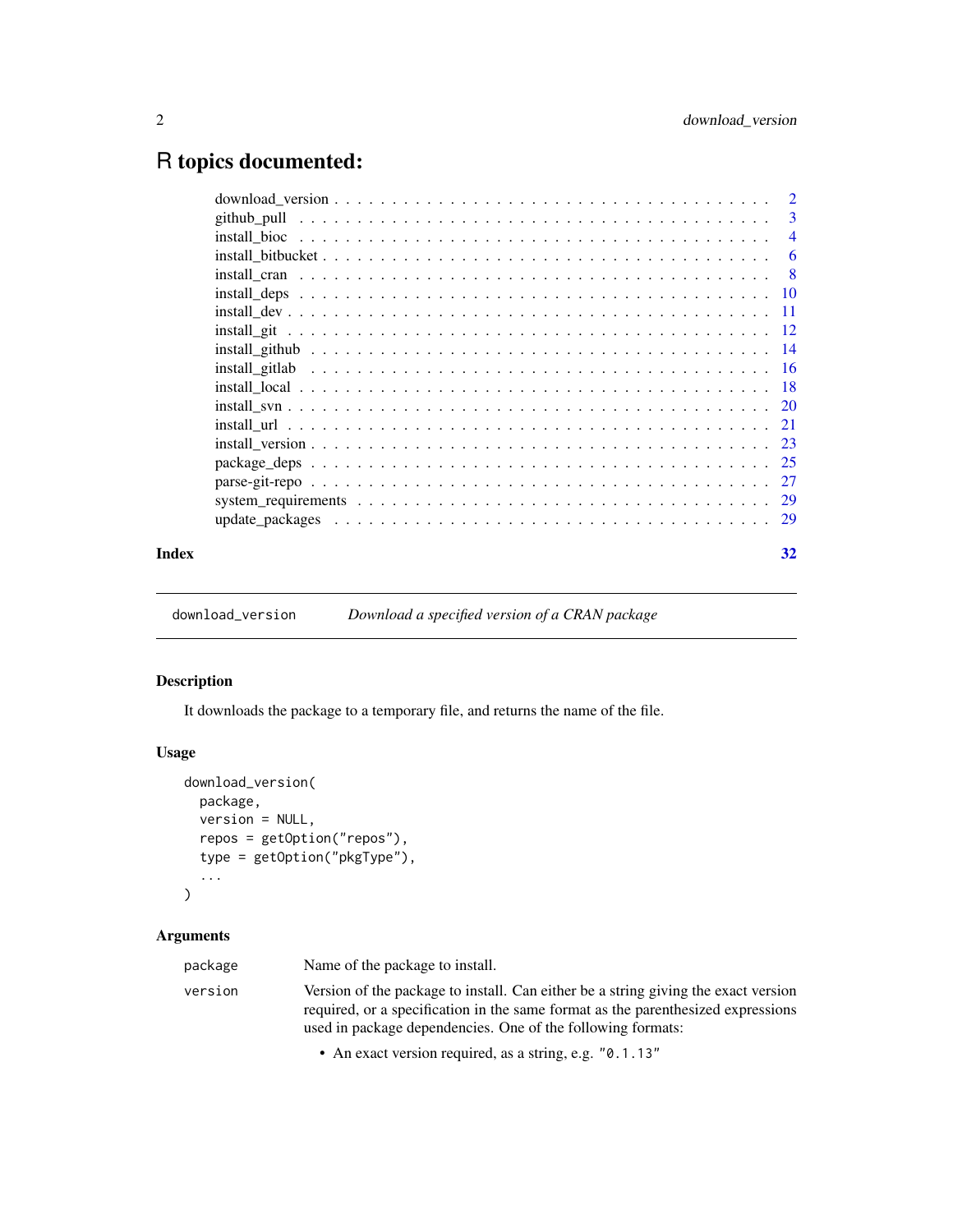<span id="page-2-0"></span>

|       | • A comparison operator and a version, e.g. $">= 0.1.12"$                                                                                                                                    |
|-------|----------------------------------------------------------------------------------------------------------------------------------------------------------------------------------------------|
|       | • Several criteria to satisfy, as a comma-separated string, e.g. $">= 1.12.0, <$<br>1.14"                                                                                                    |
|       | • Several criteria to satisfy, as elements of a character vector, e.g. $c$ (">=<br>$1.12.0$ ", "< $1.14$ ")                                                                                  |
| repos | character vector, the base URL(s) of the repositories to use, e.g., the URL of a<br>CRAN mirror such as "https://cloud.r-project.org". For more details on<br>supported URL schemes see url. |
|       | Can be NULL to install from local files, directories or URLs: this will be inferred<br>by extension from pkgs if of length one.                                                              |
| type  | character, indicating the type of package to download and install. Will be "source"<br>except on Windows and some macOS builds: see the section on 'Binary pack-<br>ages' for those.         |
| .     | Other arguments passed on to utils::install.packages().                                                                                                                                      |
|       |                                                                                                                                                                                              |

### Value

Name of the downloaded file.

<span id="page-2-1"></span>github\_pull *GitHub references*

### <span id="page-2-2"></span>Description

Use as ref parameter to [install\\_github\(\)](#page-13-1). Allows installing a specific pull request or the latest release.

### Usage

```
github_pull(pull)
```
github\_release()

### Arguments

pull Character string specifying the pull request to install

### See Also

[install\\_github\(\)](#page-13-1)

### Examples

github\_pull("42")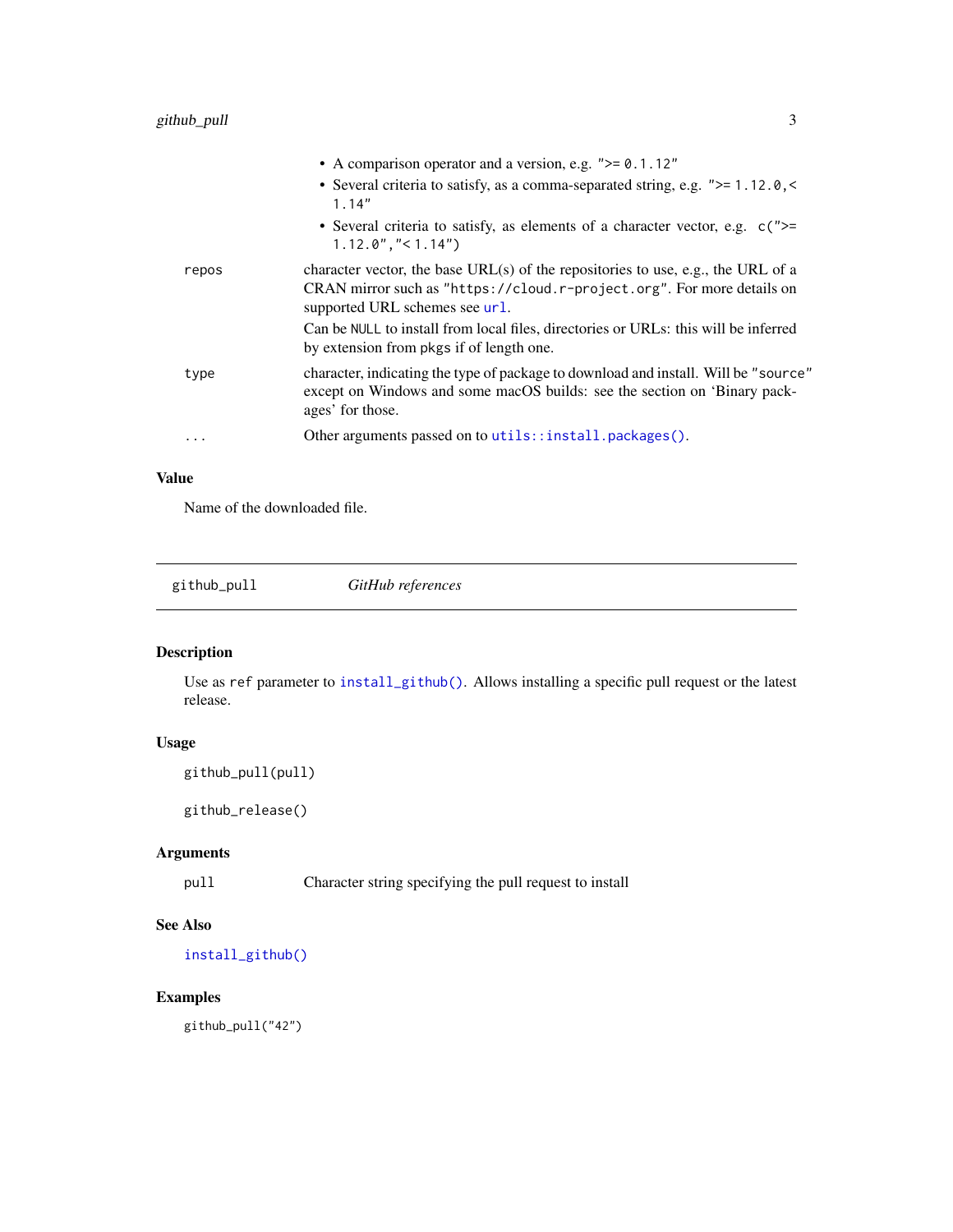#### Description

This function requires git to be installed on your system in order to be used.

### Usage

```
install_bioc(
 repo,
 mirror = getOption("BioC_git", download_url("git.bioconductor.org/packages")),
 git = c("auto", "git2r", "external"),
 dependencies = NA,
 upgrade = c("default", "ask", "always", "never"),
 force = FALSE,quiet = FALSE,
 build = TRUE,build_opts = c("--no-resave-data", "--no-manual", "--no-build-vignettes"),
 build_manual = FALSE,
 build_vignettes = FALSE,
 repos = getOption("repos"),
  type = getOption("pkgType"),
  ...
)
```
### Arguments

| repo         | Repository address in the format [username:password@][release/]repo[#commit].<br>Valid values for the release are 'devel', 'release' (the default if none specified),<br>or numeric release numbers (e.g. '3.3').                                            |
|--------------|--------------------------------------------------------------------------------------------------------------------------------------------------------------------------------------------------------------------------------------------------------------|
| mirror       | The Bioconductor git mirror to use                                                                                                                                                                                                                           |
| git          | Whether to use the git2r package, or an external git client via system. Default<br>is git2r if it is installed, otherwise an external git installation.                                                                                                      |
| dependencies | Which dependencies do you want to check? Can be a character vector (select-<br>ing from "Depends", "Imports", "LinkingTo", "Suggests", or "Enhances"), or a<br>logical vector.                                                                               |
|              | TRUE is shorthand for "Depends", "Imports", "LinkingTo" and "Suggests". NA is<br>shorthand for "Depends", "Imports" and "LinkingTo" and is the default. FALSE<br>is shorthand for no dependencies (i.e. just check this package, not its dependen-<br>cies). |
|              | The value "soft" means the same as TRUE, "hard" means the same as NA.                                                                                                                                                                                        |
|              | You can also specify dependencies from one or more additional fields, common<br>ones include:                                                                                                                                                                |
|              | . Canford Later definition for demanderation could be been the standard and other                                                                                                                                                                            |

• Config/Needs/website - for dependencies used in building the pkgdown site.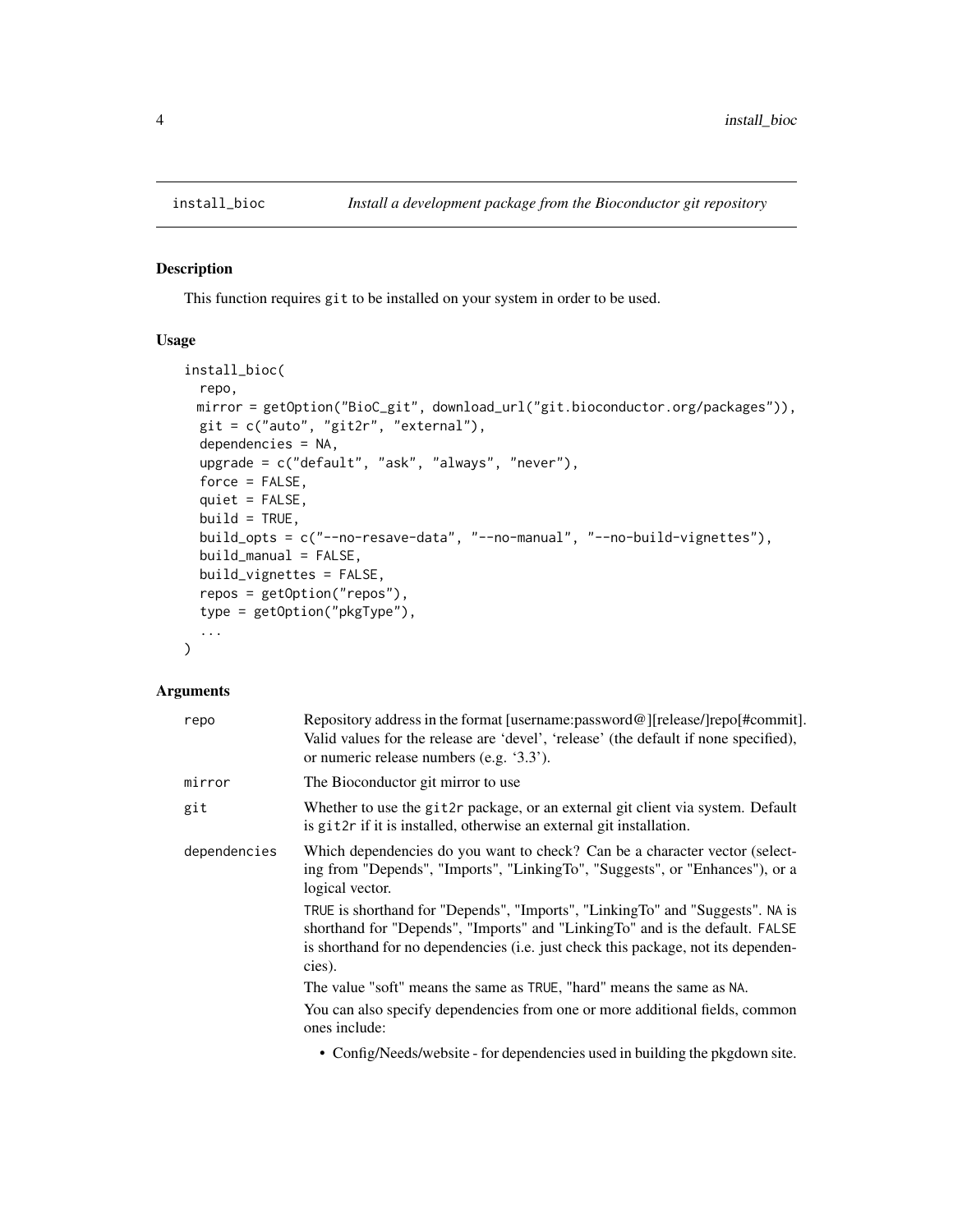<span id="page-4-0"></span>

| • Config/Needs/coverage for dependencies used in calculating test coverage.                                                                                                                                                                                                                                                                                                                                                                       |
|---------------------------------------------------------------------------------------------------------------------------------------------------------------------------------------------------------------------------------------------------------------------------------------------------------------------------------------------------------------------------------------------------------------------------------------------------|
| Should package dependencies be upgraded? One of "default", "ask", "always",<br>or "never". "default" respects the value of the R_REMOTES_UPGRADE environment<br>variable if set, and falls back to "ask" if unset. "ask" prompts the user for which<br>out of date packages to upgrade. For non-interactive sessions "ask" is equivalent<br>to "always". TRUE and FALSE are also accepted and correspond to "always" and<br>"never" respectively. |
| Force installation, even if the remote state has not changed since the previous<br>install.                                                                                                                                                                                                                                                                                                                                                       |
| If TRUE, suppress output.                                                                                                                                                                                                                                                                                                                                                                                                                         |
| If TRUE build the package before installing.                                                                                                                                                                                                                                                                                                                                                                                                      |
| Options to pass to R CMD build, only used when build is TRUE.                                                                                                                                                                                                                                                                                                                                                                                     |
| If FALSE, don't build PDF manual ('-no-manual').                                                                                                                                                                                                                                                                                                                                                                                                  |
| build_vignettes                                                                                                                                                                                                                                                                                                                                                                                                                                   |
| If FALSE, don't build package vignettes ('-no-build-vignettes').                                                                                                                                                                                                                                                                                                                                                                                  |
| A character vector giving repositories to use.                                                                                                                                                                                                                                                                                                                                                                                                    |
| Type of package to update.                                                                                                                                                                                                                                                                                                                                                                                                                        |
| Other arguments passed on to utils::install.packages().                                                                                                                                                                                                                                                                                                                                                                                           |
|                                                                                                                                                                                                                                                                                                                                                                                                                                                   |

### Details

It is vectorised so you can install multiple packages with a single command.

This is intended as an aid for Bioconductor developers. If you want to install the release version of a Bioconductor package one can use the BiocManager package.

### See Also

```
Other package installation: install_bitbucket(), install_cran(), install_dev(), install_github(),
install_gitlab(), install_git(), install_local(), install_svn(), install_url(), install_version()
```
### Examples

```
## Not run:
install_bioc("SummarizedExperiment")
install_bioc("devel/SummarizedExperiment")
install_bioc("3.3/SummarizedExperiment")
install_bioc("SummarizedExperiment#abc123")
install_bioc("user:password@release/SummarizedExperiment")
install_bioc("user:password@devel/SummarizedExperiment")
install_bioc("user:password@SummarizedExperiment#abc123")
```
## End(Not run)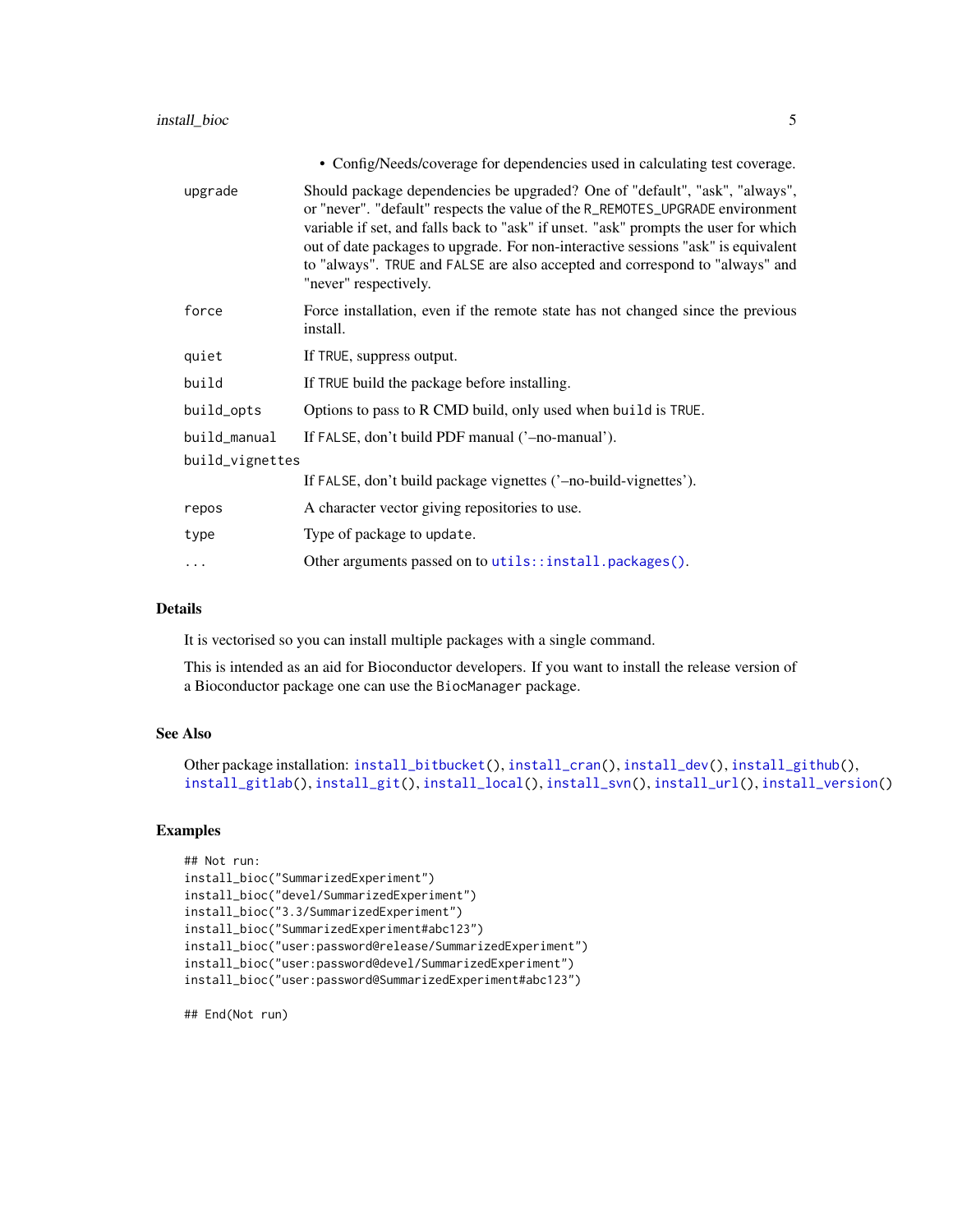### <span id="page-5-1"></span><span id="page-5-0"></span>Description

This function is vectorised so you can install multiple packages in a single command.

### Usage

```
install_bitbucket(
 repo,
 ref = "HEAD",subdir = NULL,auth_user = bitbucket_user(),
 password = bitbucket_password(),
 host = "api.bitbucket.org/2.0",
 dependencies = NA,
 upgrade = c("default", "ask", "always", "never"),
 force = FALSE,
 quiet = FALSE,
 build = TRUE,build_opts = c("--no-resave-data", "--no-manual", "--no-build-vignettes"),
 build_manual = FALSE,
 build_vignettes = FALSE,
 repos = getOption("repos"),
  type = getOption("pkgType"),
  ...
)
```

| repo      | Repository address in the format username/repo[/subdir][@ref]. Alternatively,<br>you can specify subdir and/or ref using the respective parameters (see below);<br>if both are specified, the values in repo take precedence. |
|-----------|-------------------------------------------------------------------------------------------------------------------------------------------------------------------------------------------------------------------------------|
| ref       | Desired git reference; could be a commit, tag, or branch name. Defaults to<br>HEAD.                                                                                                                                           |
| subdir    | Subdirectory within repo that contains the R package.                                                                                                                                                                         |
| auth_user | your account username if you're attempting to install a package hosted in a<br>private repository (and your username is different to username). Defaults to the<br>BITBUCKET_USER environment variable.                       |
| password  | your password. Defaults to the BITBUCKET_PASSWORD environment variable.<br>See details for further information on setting up a password.                                                                                      |
| host      | GitHub API host to use. Override with your GitHub enterprise hostname, for<br>example, "github.hostname.com/api/v3".                                                                                                          |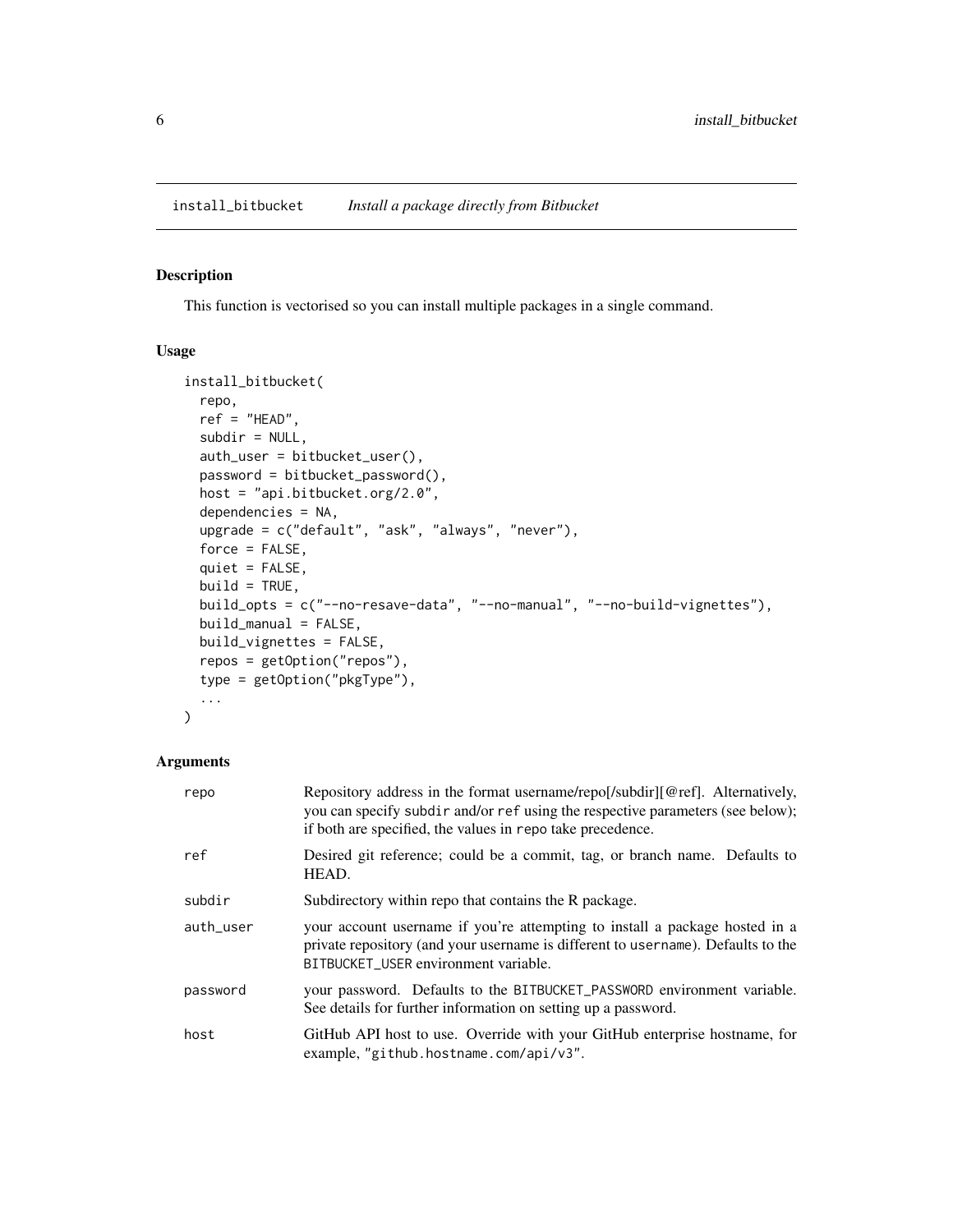<span id="page-6-0"></span>

| dependencies                    | Which dependencies do you want to check? Can be a character vector (select-<br>ing from "Depends", "Imports", "LinkingTo", "Suggests", or "Enhances"), or a<br>logical vector.                                                                                                                                                                                                                                                                    |
|---------------------------------|---------------------------------------------------------------------------------------------------------------------------------------------------------------------------------------------------------------------------------------------------------------------------------------------------------------------------------------------------------------------------------------------------------------------------------------------------|
|                                 | TRUE is shorthand for "Depends", "Imports", "LinkingTo" and "Suggests". NA is<br>shorthand for "Depends", "Imports" and "LinkingTo" and is the default. FALSE<br>is shorthand for no dependencies (i.e. just check this package, not its dependen-<br>cies).                                                                                                                                                                                      |
|                                 | The value "soft" means the same as TRUE, "hard" means the same as NA.                                                                                                                                                                                                                                                                                                                                                                             |
|                                 | You can also specify dependencies from one or more additional fields, common<br>ones include:                                                                                                                                                                                                                                                                                                                                                     |
|                                 | • Config/Needs/website - for dependencies used in building the pkgdown site.<br>• Config/Needs/coverage for dependencies used in calculating test coverage.                                                                                                                                                                                                                                                                                       |
| upgrade                         | Should package dependencies be upgraded? One of "default", "ask", "always",<br>or "never". "default" respects the value of the R_REMOTES_UPGRADE environment<br>variable if set, and falls back to "ask" if unset. "ask" prompts the user for which<br>out of date packages to upgrade. For non-interactive sessions "ask" is equivalent<br>to "always". TRUE and FALSE are also accepted and correspond to "always" and<br>"never" respectively. |
| force                           | Force installation, even if the remote state has not changed since the previous<br>install.                                                                                                                                                                                                                                                                                                                                                       |
| quiet                           | If TRUE, suppress output.                                                                                                                                                                                                                                                                                                                                                                                                                         |
| build                           | If TRUE build the package before installing.                                                                                                                                                                                                                                                                                                                                                                                                      |
| build_opts                      | Options to pass to R CMD build, only used when build is TRUE.                                                                                                                                                                                                                                                                                                                                                                                     |
| build_manual<br>build_vignettes | If FALSE, don't build PDF manual ('-no-manual').                                                                                                                                                                                                                                                                                                                                                                                                  |
|                                 | If FALSE, don't build package vignettes ('-no-build-vignettes').                                                                                                                                                                                                                                                                                                                                                                                  |
| repos                           | A character vector giving repositories to use.                                                                                                                                                                                                                                                                                                                                                                                                    |
| type                            | Type of package to update.                                                                                                                                                                                                                                                                                                                                                                                                                        |
| $\cdots$                        | Other arguments passed on to utils::install.packages().                                                                                                                                                                                                                                                                                                                                                                                           |

### Details

To install from a private repo, or more generally, access the Bitbucket API with your own credentials, you will need to get an access token. You can create an access token following the instructions found in the [Bitbucket App Passwords documentation.](https://support.atlassian.com/bitbucket-cloud/docs/app-passwords/) The App Password requires read-only access to your repositories and pull requests. Then store your password in the environment variable BITBUCKET\_PASSWORD (e.g. evelynwaugh:swordofhonour)

Note that on Windows, authentication requires the "libcurl" download method. You can set the default download method via the download.file.method option:

options(download.file.method = "libcurl")

In particular, if unset, RStudio sets the download method to "wininet". To override this, you might want to set it to "libcurl" in your R profile, see [base::Startup.](#page-0-0) The caveat of the "libcurl" method is that it does *not* set the system proxies automatically, see "Setting Proxies" in [utils::download.file\(\)](#page-0-0).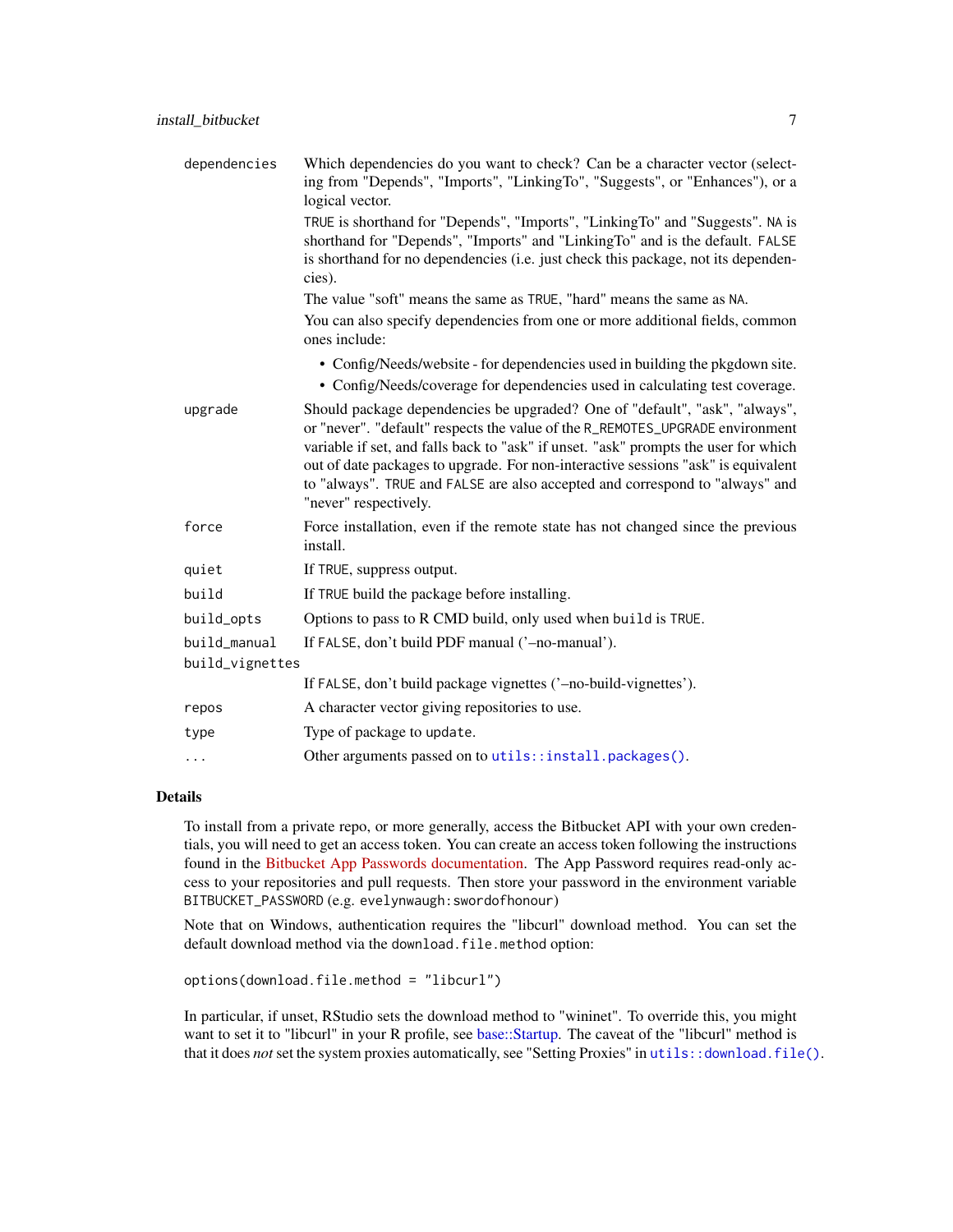### See Also

Bitbucket API docs: [https://confluence.atlassian.com/bitbucket/use-the-bitbucket-cl](https://confluence.atlassian.com/bitbucket/use-the-bitbucket-cloud-rest-apis-222724129.html)oud-rest-apis-22272 [html](https://confluence.atlassian.com/bitbucket/use-the-bitbucket-cloud-rest-apis-222724129.html)

```
Other package installation: install_bioc(), install_cran(), install_dev(), install_github(),
install_gitlab(install_git(install_local(install_svn(install_url(install_version()
```
### Examples

```
## Not run:
install_bitbucket("sulab/mygene.r@default")
install_bitbucket("djnavarro/lsr")
```
## End(Not run)

<span id="page-7-1"></span>install\_cran *Attempts to install a package from CRAN.*

#### Description

This function is vectorised on pkgs so you can install multiple packages in a single command.

### Usage

```
install_cran(
 pkgs,
  repos = getOption("repos"),
  type = getOption("pkgType"),
  dependencies = NA,
  upgrade = c("default", "ask", "always", "never"),
  force = FALSE,quiet = FALSE,
 build = TRUE,build_opts = c("--no-resave-data", "--no-manual", "--no-build-vignettes"),
 build_manual = FALSE,
 build_vignettes = FALSE,
  ...
```
### )

| pkgs  | A character vector of packages to install.     |
|-------|------------------------------------------------|
| repos | A character vector giving repositories to use. |
| type  | Type of package to update.                     |

<span id="page-7-0"></span>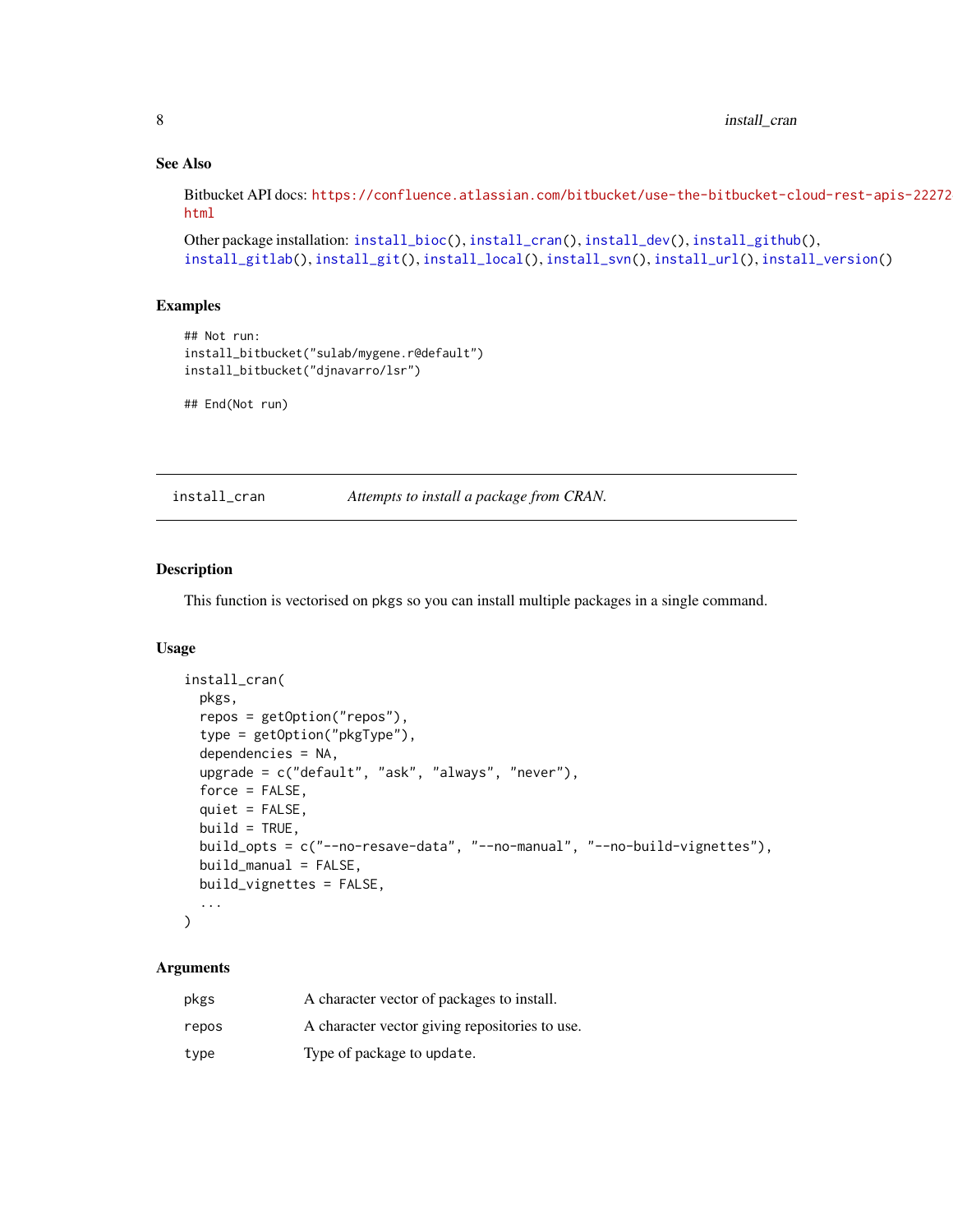<span id="page-8-0"></span>

| dependencies | Which dependencies do you want to check? Can be a character vector (select-<br>ing from "Depends", "Imports", "LinkingTo", "Suggests", or "Enhances"), or a<br>logical vector.                                                                                                                                                                                                                                                                    |
|--------------|---------------------------------------------------------------------------------------------------------------------------------------------------------------------------------------------------------------------------------------------------------------------------------------------------------------------------------------------------------------------------------------------------------------------------------------------------|
|              | TRUE is shorthand for "Depends", "Imports", "LinkingTo" and "Suggests". NA is<br>shorthand for "Depends", "Imports" and "LinkingTo" and is the default. FALSE<br>is shorthand for no dependencies (i.e. just check this package, not its dependen-<br>cies).                                                                                                                                                                                      |
|              | The value "soft" means the same as TRUE, "hard" means the same as NA.                                                                                                                                                                                                                                                                                                                                                                             |
|              | You can also specify dependencies from one or more additional fields, common<br>ones include:                                                                                                                                                                                                                                                                                                                                                     |
|              | • Config/Needs/website - for dependencies used in building the pkgdown site.<br>• Config/Needs/coverage for dependencies used in calculating test coverage.                                                                                                                                                                                                                                                                                       |
| upgrade      | Should package dependencies be upgraded? One of "default", "ask", "always",<br>or "never". "default" respects the value of the R_REMOTES_UPGRADE environment<br>variable if set, and falls back to "ask" if unset. "ask" prompts the user for which<br>out of date packages to upgrade. For non-interactive sessions "ask" is equivalent<br>to "always". TRUE and FALSE are also accepted and correspond to "always" and<br>"never" respectively. |

- force Force installation, even if the remote state has not changed since the previous install.
- quiet If TRUE, suppress output.

build If TRUE build the package before installing.

build\_opts Options to pass to R CMD build, only used when build is TRUE.

```
build_manual If FALSE, don't build PDF manual ('-no-manual').
```
build\_vignettes

If FALSE, don't build package vignettes ('–no-build-vignettes').

... Other arguments passed on to [utils::install.packages\(\)](#page-0-0).

### See Also

```
Other package installation: install_bioc(), install_bitbucket(), install_dev(), install_github(),
install_gitlab(), install_git(), install_local(), install_svn(), install_url(), install_version()
```
### Examples

```
## Not run:
install_cran("ggplot2")
install_cran(c("httpuv", "shiny"))
```
## End(Not run)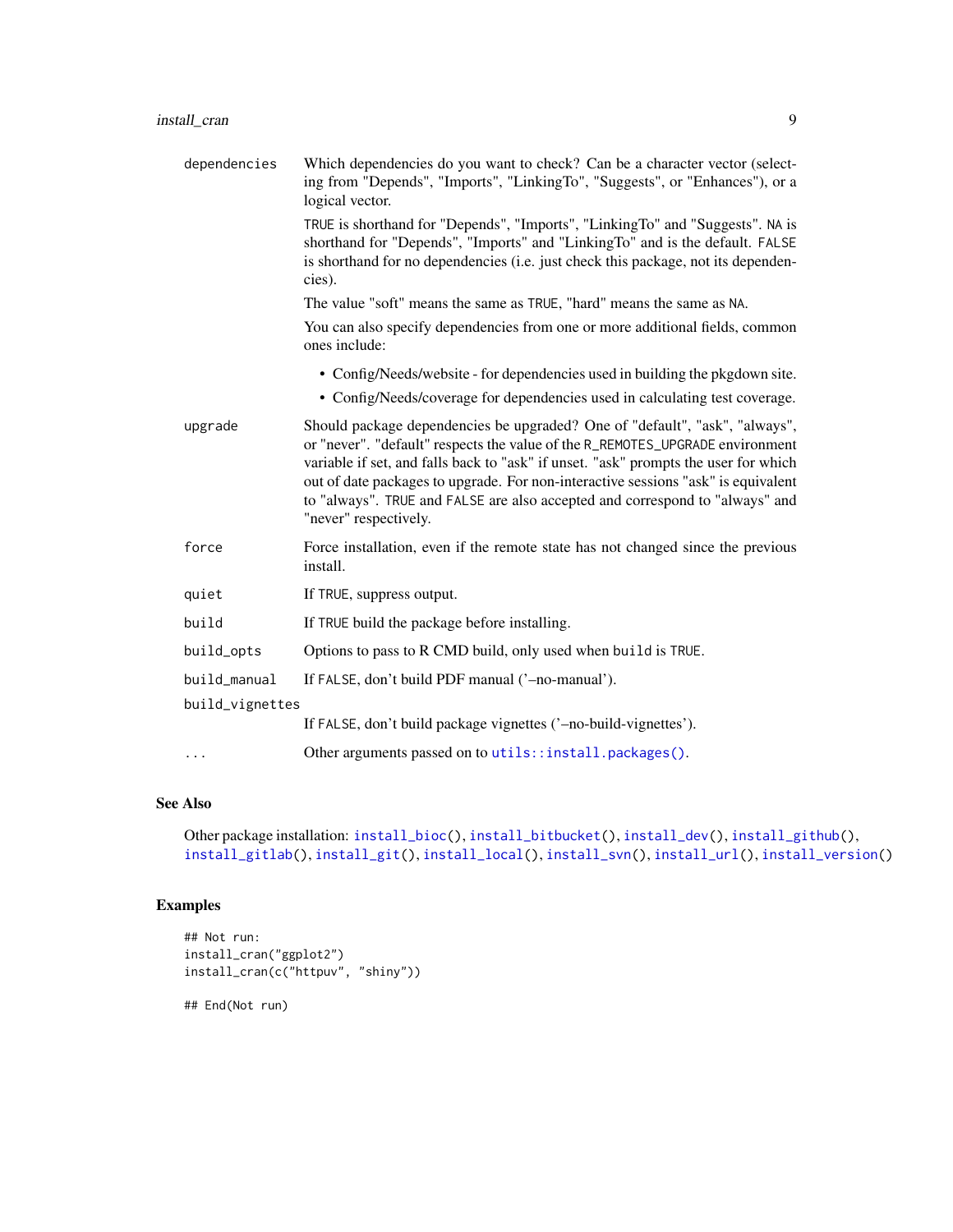<span id="page-9-0"></span>

### Description

Install package dependencies if needed.

### Usage

```
install_deps(
 pkgdir = ".'',dependencies = NA,
  repos = getOption("repos"),
  type = getOption("pkgType"),
 upgrade = c("default", "ask", "always", "never"),
  quiet = FALSE,
 build = TRUE,build_opts = c("--no-resave-data", "--no-manual", "--no-build-vignettes"),
 build_manual = FALSE,
 build_vignettes = FALSE,
  ...
\mathcal{L}
```

| pkgdir       | Path to a package directory, or to a package tarball.                                                                                                                                                                                                                                                                                                                                                                                             |
|--------------|---------------------------------------------------------------------------------------------------------------------------------------------------------------------------------------------------------------------------------------------------------------------------------------------------------------------------------------------------------------------------------------------------------------------------------------------------|
| dependencies | Which dependencies do you want to check? Can be a character vector (select-<br>ing from "Depends", "Imports", "LinkingTo", "Suggests", or "Enhances"), or a<br>logical vector.                                                                                                                                                                                                                                                                    |
|              | TRUE is shorthand for "Depends", "Imports", "LinkingTo" and "Suggests". NA is<br>shorthand for "Depends", "Imports" and "LinkingTo" and is the default. FALSE<br>is shorthand for no dependencies (i.e. just check this package, not its dependen-<br>cies).                                                                                                                                                                                      |
|              | The value "soft" means the same as TRUE, "hard" means the same as NA.                                                                                                                                                                                                                                                                                                                                                                             |
|              | You can also specify dependencies from one or more additional fields, common<br>ones include:                                                                                                                                                                                                                                                                                                                                                     |
|              | • Config/Needs/website - for dependencies used in building the pkgdown site.<br>• Config/Needs/coverage for dependencies used in calculating test coverage.                                                                                                                                                                                                                                                                                       |
| repos        | A character vector giving repositories to use.                                                                                                                                                                                                                                                                                                                                                                                                    |
| type         | Type of package to update.                                                                                                                                                                                                                                                                                                                                                                                                                        |
| upgrade      | Should package dependencies be upgraded? One of "default", "ask", "always",<br>or "never". "default" respects the value of the R_REMOTES_UPGRADE environment<br>variable if set, and falls back to "ask" if unset. "ask" prompts the user for which<br>out of date packages to upgrade. For non-interactive sessions "ask" is equivalent<br>to "always". TRUE and FALSE are also accepted and correspond to "always" and<br>"never" respectively. |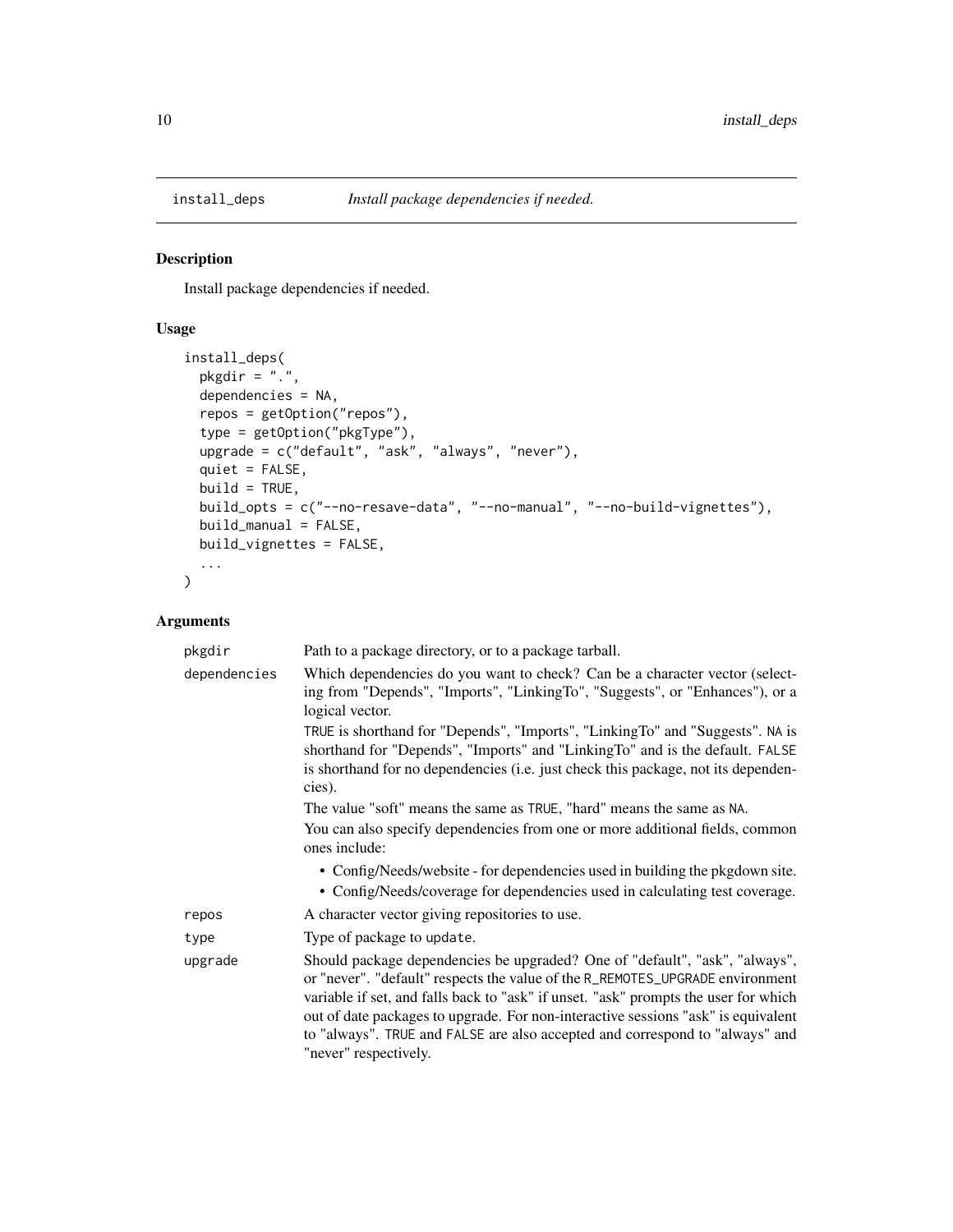### <span id="page-10-0"></span>install\_dev 11

| quiet           | If TRUE, suppress output.                                        |  |
|-----------------|------------------------------------------------------------------|--|
| build           | If TRUE build the package before installing.                     |  |
| build_opts      | Options to pass to R CMD build, only used when build is TRUE.    |  |
| build_manual    | If FALSE, don't build PDF manual ('-no-manual').                 |  |
| build_vignettes |                                                                  |  |
|                 | If FALSE, don't build package vignettes ('-no-build-vignettes'). |  |
| $\cdots$        | additional arguments passed to utils::install.packages().        |  |

### Examples

## Not run: install\_deps(".")

<span id="page-10-1"></span>install\_dev *Install the development version of a package*

### Description

install\_dev() retrieves the package DESCRIPTION from the CRAN mirror and looks in the 'URL' and 'BugReports' fields for GitHub, GitLab or Bitbucket URLs. It then calls the appropriate install\_() function to install the development package.

### Usage

```
install_dev(package, cran_url = getOption("repos")[["CRAN"]], ...)
```
### Arguments

| package  | The package name to install.                                                                                               |
|----------|----------------------------------------------------------------------------------------------------------------------------|
| cran_url | The URL of the CRAN mirror to use, by default based on the 'repos' option. If<br>unset uses 'https://cloud.r-project.org'. |
| .        | Additional arguments passed to install_github(), install_gitlab(), or<br>install_bitbucket() functions.                    |

### See Also

Other package installation: [install\\_bioc\(](#page-3-1)), [install\\_bitbucket\(](#page-5-1)), [install\\_cran\(](#page-7-1)), [install\\_github\(](#page-13-1)), [install\\_gitlab\(](#page-15-1)), [install\\_git\(](#page-11-1)), [install\\_local\(](#page-17-1)), [install\\_svn\(](#page-19-1)), [install\\_url\(](#page-20-1)), [install\\_version\(](#page-22-1))

### Examples

```
## Not run:
# From GitHub
install_dev("dplyr")
# From GitLab
```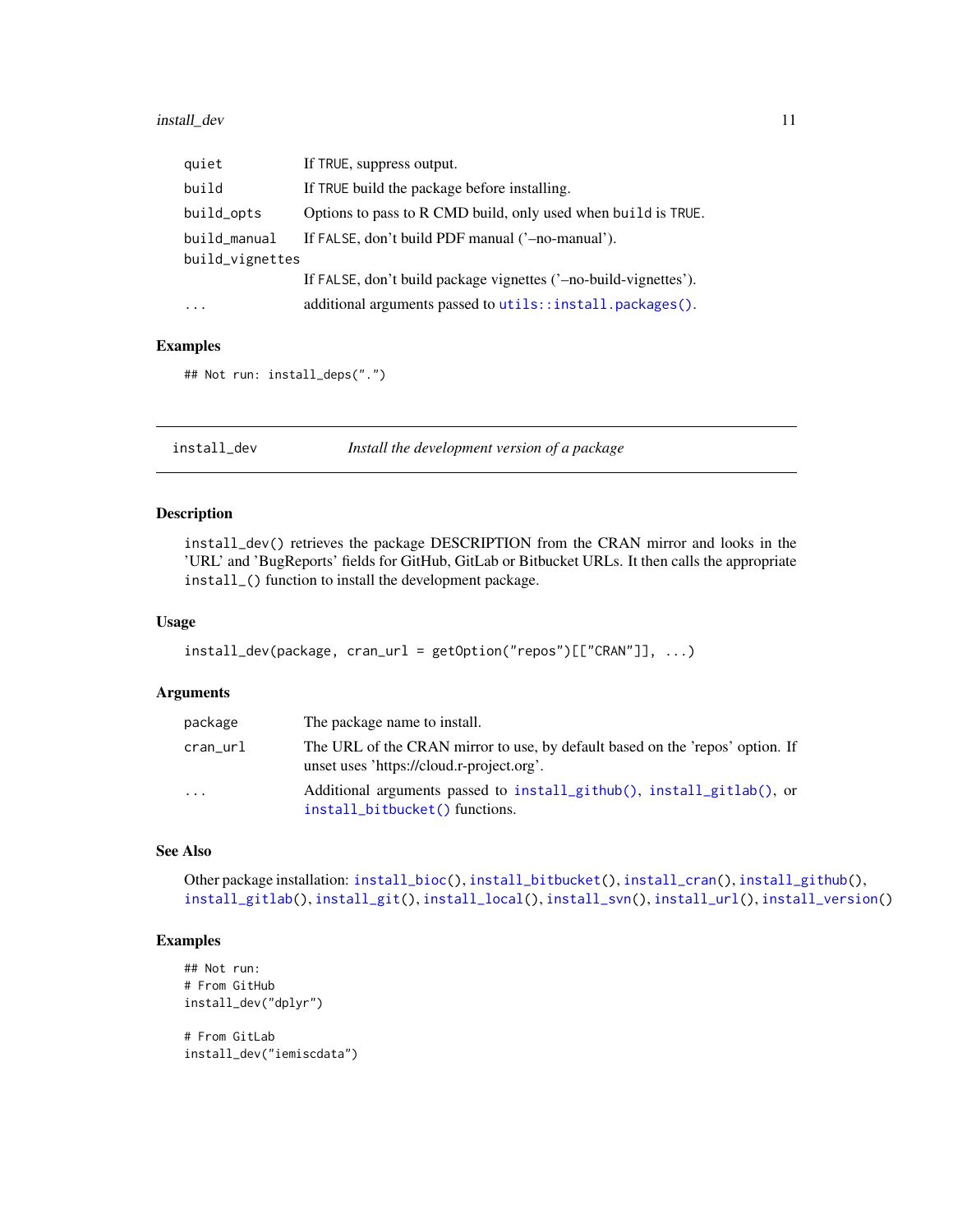```
# From Bitbucket
install_dev("argparser")
```
## End(Not run)

<span id="page-11-1"></span>install\_git *Install a package from a git repository*

### Description

It is vectorised so you can install multiple packages with a single command. You do not need to have the git2r package, or an external git client installed.

### Usage

```
install_git(
 url,
  subdir = NULL,ref = NULL,
 branch = NULL,
 credentials = git_credentials(),
  git = c("auto", "git2r", "external"),
  dependencies = NA,
  upgrade = c("default", "ask", "always", "never"),
  force = FALSE,
  quiet = FALSE,
 build = TRUE,build_opts = c("--no-resave-data", "--no-manual", "--no-build-vignettes"),
 build_manual = FALSE,
 build_vignettes = FALSE,
  repos = getOption("repos"),
  type = getOption("pkgType"),
  ...
)
```

| url         | Location of package. The url should point to a public or private repository.                                 |  |
|-------------|--------------------------------------------------------------------------------------------------------------|--|
| subdir      | A sub-directory within a git repository that may contain the package we are<br>interested in installing.     |  |
| ref         | Name of branch, tag or SHA reference to use, if not HEAD.                                                    |  |
| branch      | Deprecated, synonym for ref.                                                                                 |  |
| credentials | A git2r credentials object passed through to clone. Supplying this argument<br>implies using git2r with git. |  |

<span id="page-11-0"></span>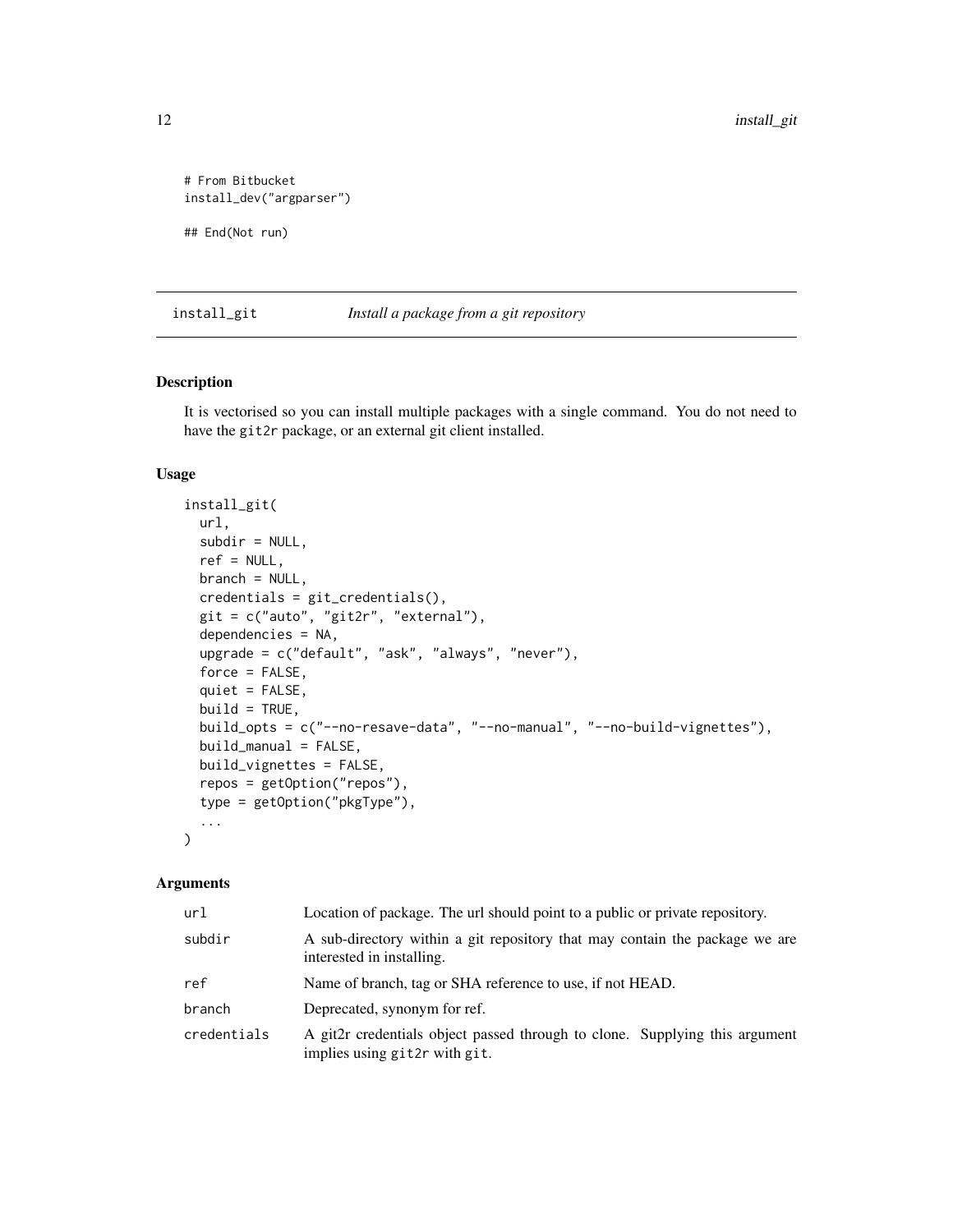<span id="page-12-0"></span>

| git             | Whether to use the git2r package, or an external git client via system. Default<br>is git2r if it is installed, otherwise an external git installation.                                                                                                                                                                                                                                                                                           |  |
|-----------------|---------------------------------------------------------------------------------------------------------------------------------------------------------------------------------------------------------------------------------------------------------------------------------------------------------------------------------------------------------------------------------------------------------------------------------------------------|--|
| dependencies    | Which dependencies do you want to check? Can be a character vector (select-<br>ing from "Depends", "Imports", "LinkingTo", "Suggests", or "Enhances"), or a<br>logical vector.                                                                                                                                                                                                                                                                    |  |
|                 | TRUE is shorthand for "Depends", "Imports", "LinkingTo" and "Suggests". NA is<br>shorthand for "Depends", "Imports" and "LinkingTo" and is the default. FALSE<br>is shorthand for no dependencies (i.e. just check this package, not its dependen-<br>cies).                                                                                                                                                                                      |  |
|                 | The value "soft" means the same as TRUE, "hard" means the same as NA.                                                                                                                                                                                                                                                                                                                                                                             |  |
|                 | You can also specify dependencies from one or more additional fields, common<br>ones include:                                                                                                                                                                                                                                                                                                                                                     |  |
|                 | • Config/Needs/website - for dependencies used in building the pkgdown site.<br>• Config/Needs/coverage for dependencies used in calculating test coverage.                                                                                                                                                                                                                                                                                       |  |
| upgrade         | Should package dependencies be upgraded? One of "default", "ask", "always",<br>or "never". "default" respects the value of the R_REMOTES_UPGRADE environment<br>variable if set, and falls back to "ask" if unset. "ask" prompts the user for which<br>out of date packages to upgrade. For non-interactive sessions "ask" is equivalent<br>to "always". TRUE and FALSE are also accepted and correspond to "always" and<br>"never" respectively. |  |
| force           | Force installation, even if the remote state has not changed since the previous<br>install.                                                                                                                                                                                                                                                                                                                                                       |  |
| quiet           | If TRUE, suppress output.                                                                                                                                                                                                                                                                                                                                                                                                                         |  |
| build           | If TRUE build the package before installing.                                                                                                                                                                                                                                                                                                                                                                                                      |  |
| build_opts      | Options to pass to R CMD build, only used when build is TRUE.                                                                                                                                                                                                                                                                                                                                                                                     |  |
| build_manual    | If FALSE, don't build PDF manual ('-no-manual').                                                                                                                                                                                                                                                                                                                                                                                                  |  |
| build_vignettes |                                                                                                                                                                                                                                                                                                                                                                                                                                                   |  |
|                 | If FALSE, don't build package vignettes ('-no-build-vignettes').                                                                                                                                                                                                                                                                                                                                                                                  |  |
| repos           | A character vector giving repositories to use.                                                                                                                                                                                                                                                                                                                                                                                                    |  |
| type            | Type of package to update.                                                                                                                                                                                                                                                                                                                                                                                                                        |  |
| .               | Other arguments passed on to utils::install.packages().                                                                                                                                                                                                                                                                                                                                                                                           |  |

### Details

If you need to set git credentials for use in the Remotes field you can do so by placing the credentials in the remotes.git\_credentials global option.

### See Also

Other package installation: [install\\_bioc\(](#page-3-1)), [install\\_bitbucket\(](#page-5-1)), [install\\_cran\(](#page-7-1)), [install\\_dev\(](#page-10-1)), [install\\_github\(](#page-13-1)), [install\\_gitlab\(](#page-15-1)), [install\\_local\(](#page-17-1)), [install\\_svn\(](#page-19-1)), [install\\_url\(](#page-20-1)), [install\\_version\(](#page-22-1))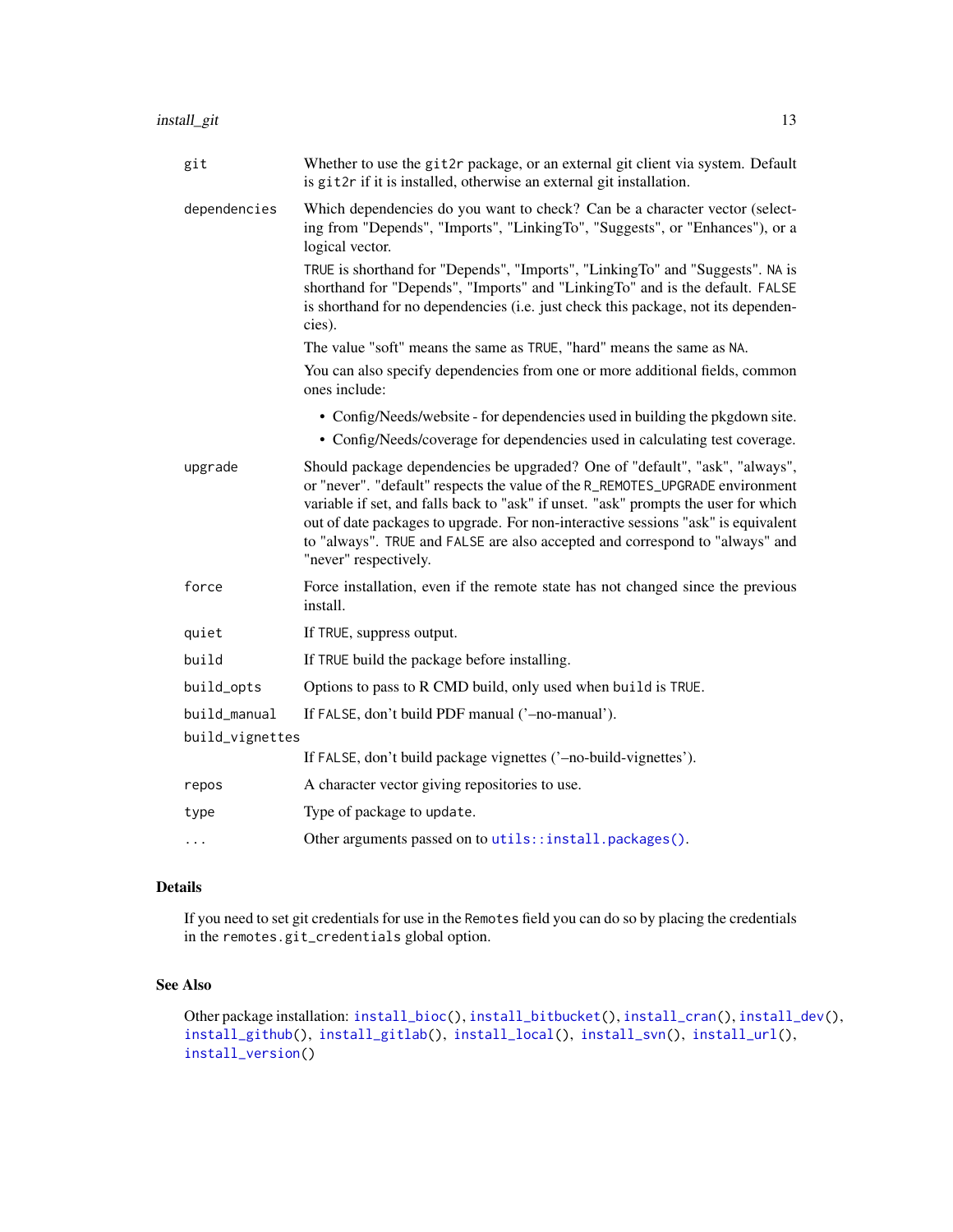### Examples

```
## Not run:
install_git("https://github.com/hadley/stringr.git")
install_git("https://github.com/hadley/stringr.git", ref = "stringr-0.2")
## End(Not run)
```
<span id="page-13-1"></span>install\_github *Attempts to install a package directly from GitHub.*

### Description

This function is vectorised on repo so you can install multiple packages in a single command.

### Usage

```
install_github(
  repo,
  ref = "HEAD",subdir = NULL,auth_token = github_pat(quiet),
 host = "api.github.com",
  dependencies = NA,
  upgrade = c("default", "ask", "always", "never"),
  force = FALSE,
  quiet = FALSE,
 build = TRUE,build_opts = c("--no-resave-data", "--no-manual", "--no-build-vignettes"),
 build_manual = FALSE,
 build_vignettes = FALSE,
  repos = getOption("repos"),
  type = getOption("pkgType"),
  ...
\mathcal{L}
```

| repo   | Repository address in the format username/repol/subdirlessment mediator *release.<br>Alternatively, you can specify subdir and/or ref using the respective parame-<br>ters (see below); if both are specified, the values in repo take precedence.         |  |
|--------|------------------------------------------------------------------------------------------------------------------------------------------------------------------------------------------------------------------------------------------------------------|--|
| ref    | Desired git reference. Could be a commit, tag, or branch name, or a call to<br>github_pull() or github_release(). Defaults to "HEAD", which means the<br>default branch on GitHub and for git remotes. See setting-the-default-branch for<br>more details. |  |
| subdir | Subdirectory within repo that contains the R package.                                                                                                                                                                                                      |  |

<span id="page-13-0"></span>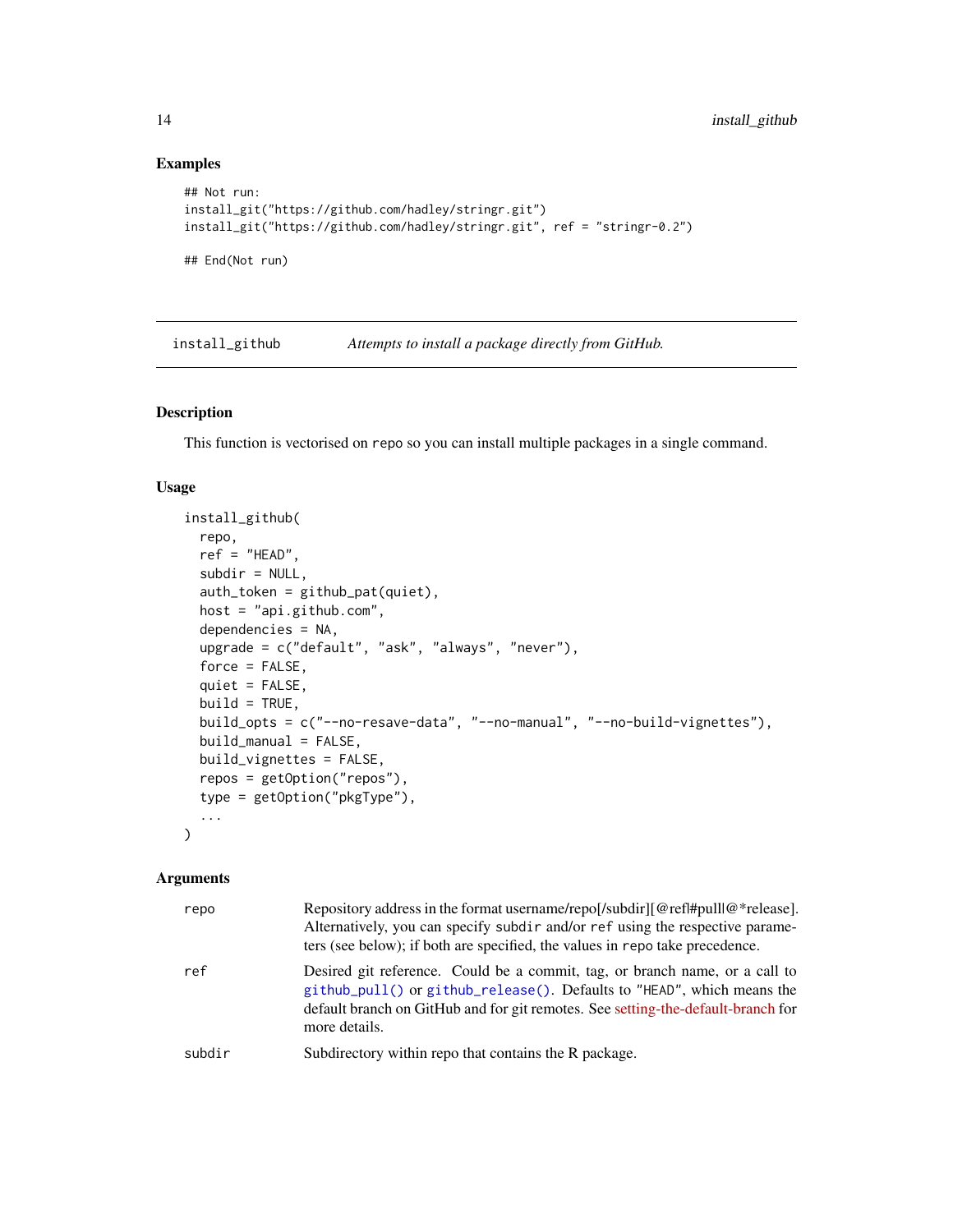<span id="page-14-0"></span>

| auth_token      | To install from a private repo, generate a personal access token (PAT) with at<br>least repo scope in https://github.com/settings/tokens and supply to this<br>argument. This is safer than using a password because you can easily delete<br>a PAT without affecting any others. Defaults to the GITHUB_PAT environment<br>variable.                                                                                                             |  |
|-----------------|---------------------------------------------------------------------------------------------------------------------------------------------------------------------------------------------------------------------------------------------------------------------------------------------------------------------------------------------------------------------------------------------------------------------------------------------------|--|
| host            | GitHub API host to use. Override with your GitHub enterprise hostname, for<br>example, "github.hostname.com/api/v3".                                                                                                                                                                                                                                                                                                                              |  |
| dependencies    | Which dependencies do you want to check? Can be a character vector (select-<br>ing from "Depends", "Imports", "LinkingTo", "Suggests", or "Enhances"), or a<br>logical vector.                                                                                                                                                                                                                                                                    |  |
|                 | TRUE is shorthand for "Depends", "Imports", "LinkingTo" and "Suggests". NA is<br>shorthand for "Depends", "Imports" and "LinkingTo" and is the default. FALSE<br>is shorthand for no dependencies (i.e. just check this package, not its dependen-<br>cies).                                                                                                                                                                                      |  |
|                 | The value "soft" means the same as TRUE, "hard" means the same as NA.                                                                                                                                                                                                                                                                                                                                                                             |  |
|                 | You can also specify dependencies from one or more additional fields, common<br>ones include:                                                                                                                                                                                                                                                                                                                                                     |  |
|                 | • Config/Needs/website - for dependencies used in building the pkgdown site.<br>• Config/Needs/coverage for dependencies used in calculating test coverage.                                                                                                                                                                                                                                                                                       |  |
| upgrade         | Should package dependencies be upgraded? One of "default", "ask", "always",<br>or "never". "default" respects the value of the R_REMOTES_UPGRADE environment<br>variable if set, and falls back to "ask" if unset. "ask" prompts the user for which<br>out of date packages to upgrade. For non-interactive sessions "ask" is equivalent<br>to "always". TRUE and FALSE are also accepted and correspond to "always" and<br>"never" respectively. |  |
| force           | Force installation, even if the remote state has not changed since the previous<br>install.                                                                                                                                                                                                                                                                                                                                                       |  |
| quiet           | If TRUE, suppress output.                                                                                                                                                                                                                                                                                                                                                                                                                         |  |
| build           | If TRUE build the package before installing.                                                                                                                                                                                                                                                                                                                                                                                                      |  |
| build_opts      | Options to pass to R CMD build, only used when build is TRUE.                                                                                                                                                                                                                                                                                                                                                                                     |  |
| build_manual    | If FALSE, don't build PDF manual ('-no-manual').                                                                                                                                                                                                                                                                                                                                                                                                  |  |
| build_vignettes |                                                                                                                                                                                                                                                                                                                                                                                                                                                   |  |
|                 | If FALSE, don't build package vignettes ('-no-build-vignettes').                                                                                                                                                                                                                                                                                                                                                                                  |  |
| repos           | A character vector giving repositories to use.                                                                                                                                                                                                                                                                                                                                                                                                    |  |
| type            | Type of package to update.                                                                                                                                                                                                                                                                                                                                                                                                                        |  |
| .               | Other arguments passed on to utils::install.packages().                                                                                                                                                                                                                                                                                                                                                                                           |  |

### Details

If the repository uses submodules a command-line git client is required to clone the submodules.

### See Also

### [github\\_pull\(\)](#page-2-1)

```
Other package installation: install_bioc(), install_bitbucket(), install_cran(), install_dev(),
install_gitlab(), install_git(), install_local(), install_svn(), install_url(), install_version()
```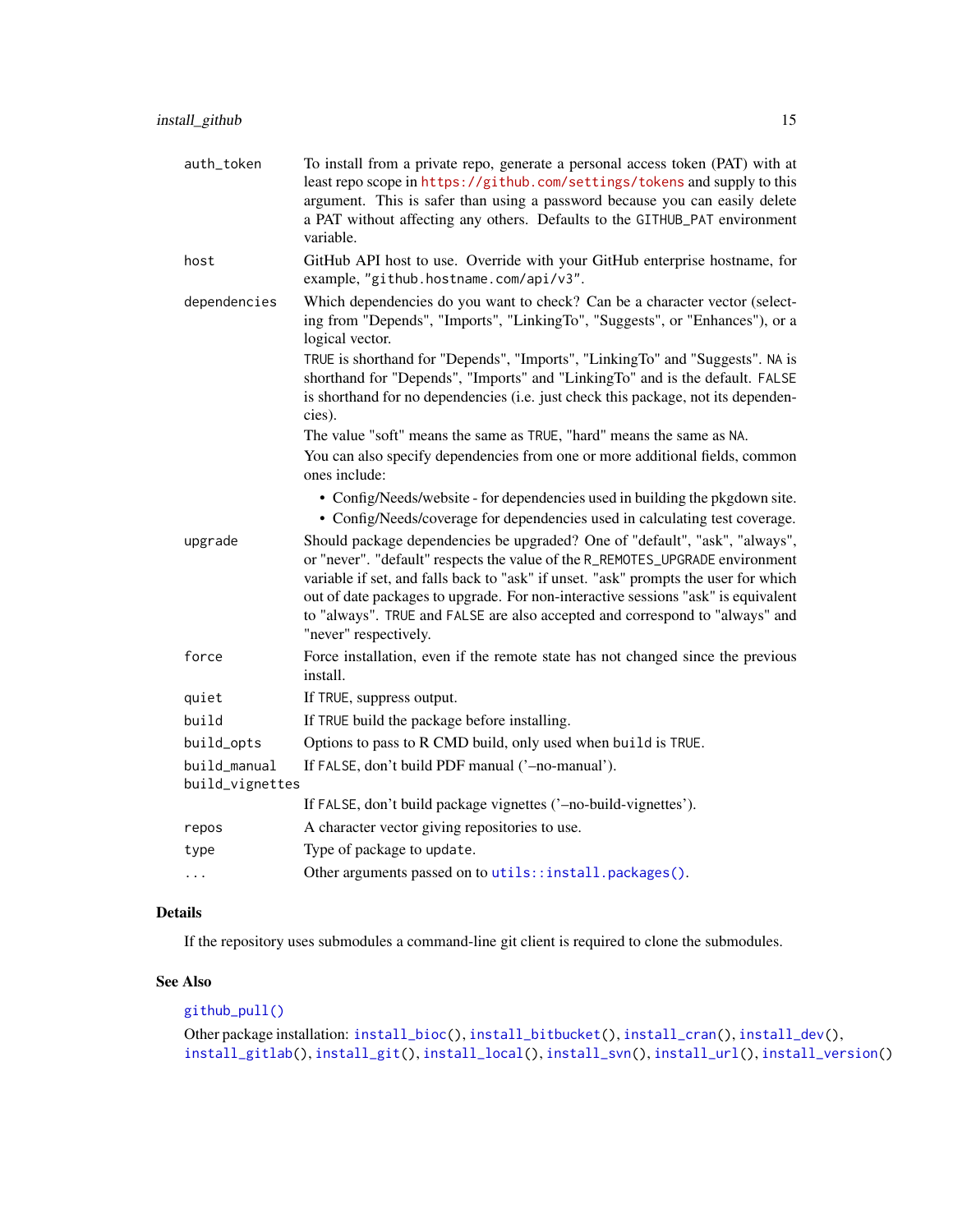### Examples

```
## Not run:
install_github("klutometis/roxygen")
install_github("wch/ggplot2", ref = github_pull("142"))
install_github(c("rstudio/httpuv", "rstudio/shiny"))
install_github(c("hadley/httr@v0.4", "klutometis/roxygen#142",
  "r-lib/roxygen2@*release", "mfrasca/r-logging/pkg"))
# To install from a private repo, use auth_token with a token
# from https://github.com/settings/tokens. You only need the
# repo scope. Best practice is to save your PAT in env var called
# GITHUB_PAT.
install_github("hadley/private", auth_token = "abc")
# To pass option arguments to `R CMD INSTALL` use `INSTALL_opts`. e.g. to
install a package with source references and tests
install_github("rstudio/shiny", INSTALL_opts = c("--with-keep.source", "--install-tests"))
## End(Not run)
```
<span id="page-15-1"></span>install\_gitlab *Install a package from GitLab*

### **Description**

This function is vectorised on repo so you can install multiple packages in a single command. Like other remotes the repository will skip installation if force == FALSE (the default) and the remote state has not changed since the previous installation.

### Usage

```
install_gitlab(
  repo,
  subdir = NULL,auth_token = gitlab_pat(quiet),
  host = "gitlab.com",
  dependencies = NA,
  upgrade = c("default", "ask", "always", "never"),
  force = FALSE,quiet = FALSE,build = TRUE,build_opts = c("--no-resave-data", "--no-manual", "--no-build-vignettes"),
  build\_manual = FALSE,
 build_vignettes = FALSE,
  repos = getOption("repos"),
  type = getOption("pkgType"),
  ...
)
```
<span id="page-15-0"></span>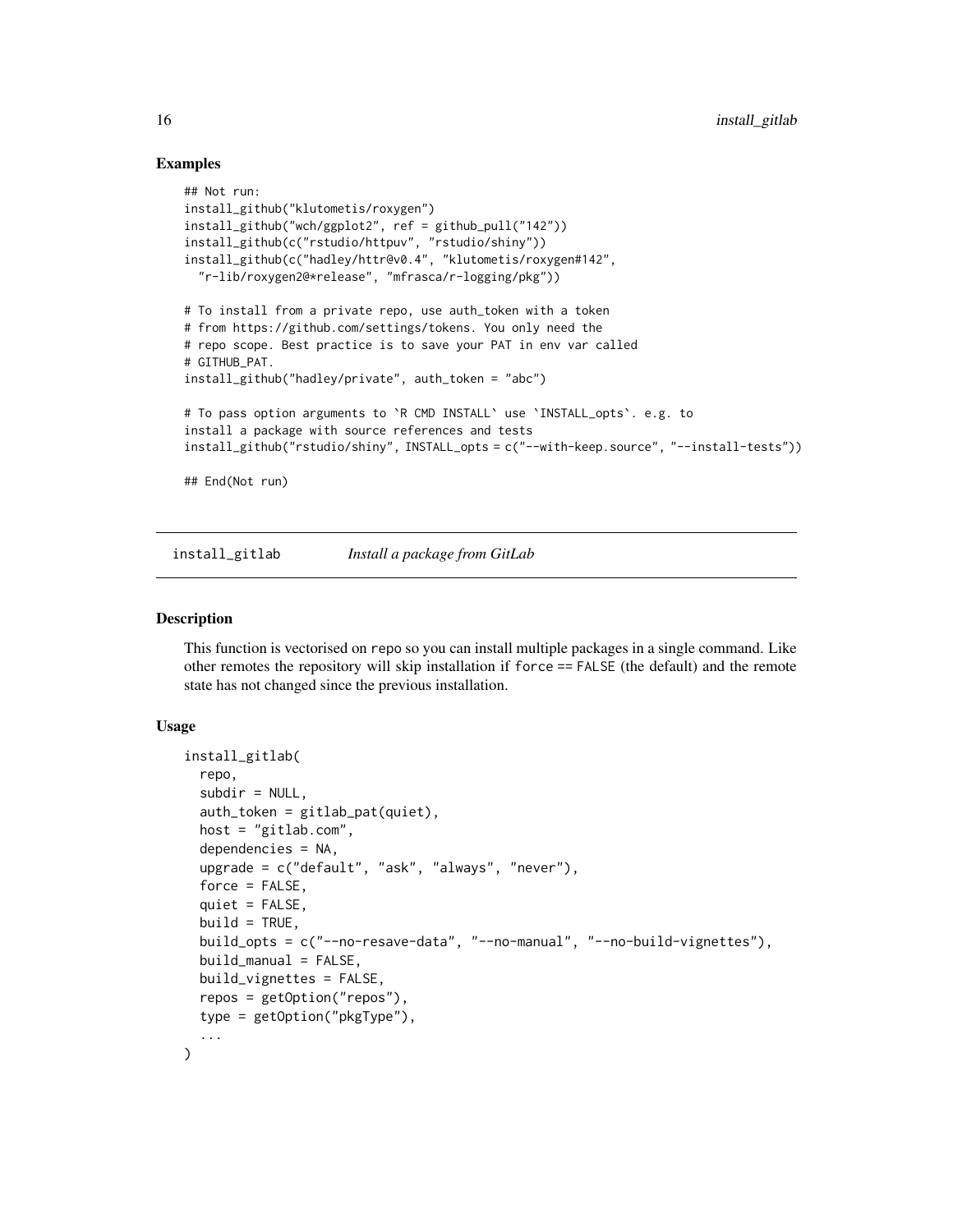### <span id="page-16-0"></span>install\_gitlab 17

| repo                                                                                                                                                                                                                                                                                                                                                                                        | Repository address in the format username/repo[@ref].                                                                                                                                                                                                                                                                                                                                                                                             |  |
|---------------------------------------------------------------------------------------------------------------------------------------------------------------------------------------------------------------------------------------------------------------------------------------------------------------------------------------------------------------------------------------------|---------------------------------------------------------------------------------------------------------------------------------------------------------------------------------------------------------------------------------------------------------------------------------------------------------------------------------------------------------------------------------------------------------------------------------------------------|--|
| subdir                                                                                                                                                                                                                                                                                                                                                                                      | Subdirectory within repo that contains the R package.                                                                                                                                                                                                                                                                                                                                                                                             |  |
| To install from a private repo, generate a personal access token (PAT) with at<br>auth_token<br>least read_api scope in https://docs.gitlab.com/ee/user/profile/personal_<br>access_tokens.html and supply to this argument. This is safer than using a<br>password because you can easily delete a PAT without affecting any others. De-<br>faults to the GITLAB_PAT environment variable. |                                                                                                                                                                                                                                                                                                                                                                                                                                                   |  |
| host                                                                                                                                                                                                                                                                                                                                                                                        | GitLab API host to use. Override with your GitLab enterprise hostname, for ex-<br>ample, " <protocol:></protocol:> gitlab.hostname.com". The PROTOCOL is required<br>by packrat during RStudio Connect deployment. While install_gitlab may work<br>without, omitting it generally leads to package restoration errors.                                                                                                                           |  |
| dependencies                                                                                                                                                                                                                                                                                                                                                                                | Which dependencies do you want to check? Can be a character vector (select-<br>ing from "Depends", "Imports", "LinkingTo", "Suggests", or "Enhances"), or a<br>logical vector.                                                                                                                                                                                                                                                                    |  |
|                                                                                                                                                                                                                                                                                                                                                                                             | TRUE is shorthand for "Depends", "Imports", "LinkingTo" and "Suggests". NA is<br>shorthand for "Depends", "Imports" and "LinkingTo" and is the default. FALSE<br>is shorthand for no dependencies (i.e. just check this package, not its dependen-<br>cies).                                                                                                                                                                                      |  |
|                                                                                                                                                                                                                                                                                                                                                                                             | The value "soft" means the same as TRUE, "hard" means the same as NA.                                                                                                                                                                                                                                                                                                                                                                             |  |
|                                                                                                                                                                                                                                                                                                                                                                                             | You can also specify dependencies from one or more additional fields, common<br>ones include:                                                                                                                                                                                                                                                                                                                                                     |  |
|                                                                                                                                                                                                                                                                                                                                                                                             | • Config/Needs/website - for dependencies used in building the pkgdown site.                                                                                                                                                                                                                                                                                                                                                                      |  |
|                                                                                                                                                                                                                                                                                                                                                                                             | • Config/Needs/coverage for dependencies used in calculating test coverage.                                                                                                                                                                                                                                                                                                                                                                       |  |
| upgrade                                                                                                                                                                                                                                                                                                                                                                                     | Should package dependencies be upgraded? One of "default", "ask", "always",<br>or "never". "default" respects the value of the R_REMOTES_UPGRADE environment<br>variable if set, and falls back to "ask" if unset. "ask" prompts the user for which<br>out of date packages to upgrade. For non-interactive sessions "ask" is equivalent<br>to "always". TRUE and FALSE are also accepted and correspond to "always" and<br>"never" respectively. |  |
| force                                                                                                                                                                                                                                                                                                                                                                                       | Force installation, even if the remote state has not changed since the previous<br>install.                                                                                                                                                                                                                                                                                                                                                       |  |
| quiet                                                                                                                                                                                                                                                                                                                                                                                       | If TRUE, suppress output.                                                                                                                                                                                                                                                                                                                                                                                                                         |  |
| build                                                                                                                                                                                                                                                                                                                                                                                       | If TRUE build the package before installing.                                                                                                                                                                                                                                                                                                                                                                                                      |  |
| build_opts                                                                                                                                                                                                                                                                                                                                                                                  | Options to pass to R CMD build, only used when build is TRUE.                                                                                                                                                                                                                                                                                                                                                                                     |  |
| build_manual                                                                                                                                                                                                                                                                                                                                                                                | If FALSE, don't build PDF manual ('-no-manual').                                                                                                                                                                                                                                                                                                                                                                                                  |  |
| build_vignettes                                                                                                                                                                                                                                                                                                                                                                             |                                                                                                                                                                                                                                                                                                                                                                                                                                                   |  |
|                                                                                                                                                                                                                                                                                                                                                                                             | If FALSE, don't build package vignettes ('-no-build-vignettes').                                                                                                                                                                                                                                                                                                                                                                                  |  |
| repos                                                                                                                                                                                                                                                                                                                                                                                       | A character vector giving repositories to use.                                                                                                                                                                                                                                                                                                                                                                                                    |  |
| type                                                                                                                                                                                                                                                                                                                                                                                        | Type of package to update.                                                                                                                                                                                                                                                                                                                                                                                                                        |  |
|                                                                                                                                                                                                                                                                                                                                                                                             | Other arguments passed on to utils::install.packages().                                                                                                                                                                                                                                                                                                                                                                                           |  |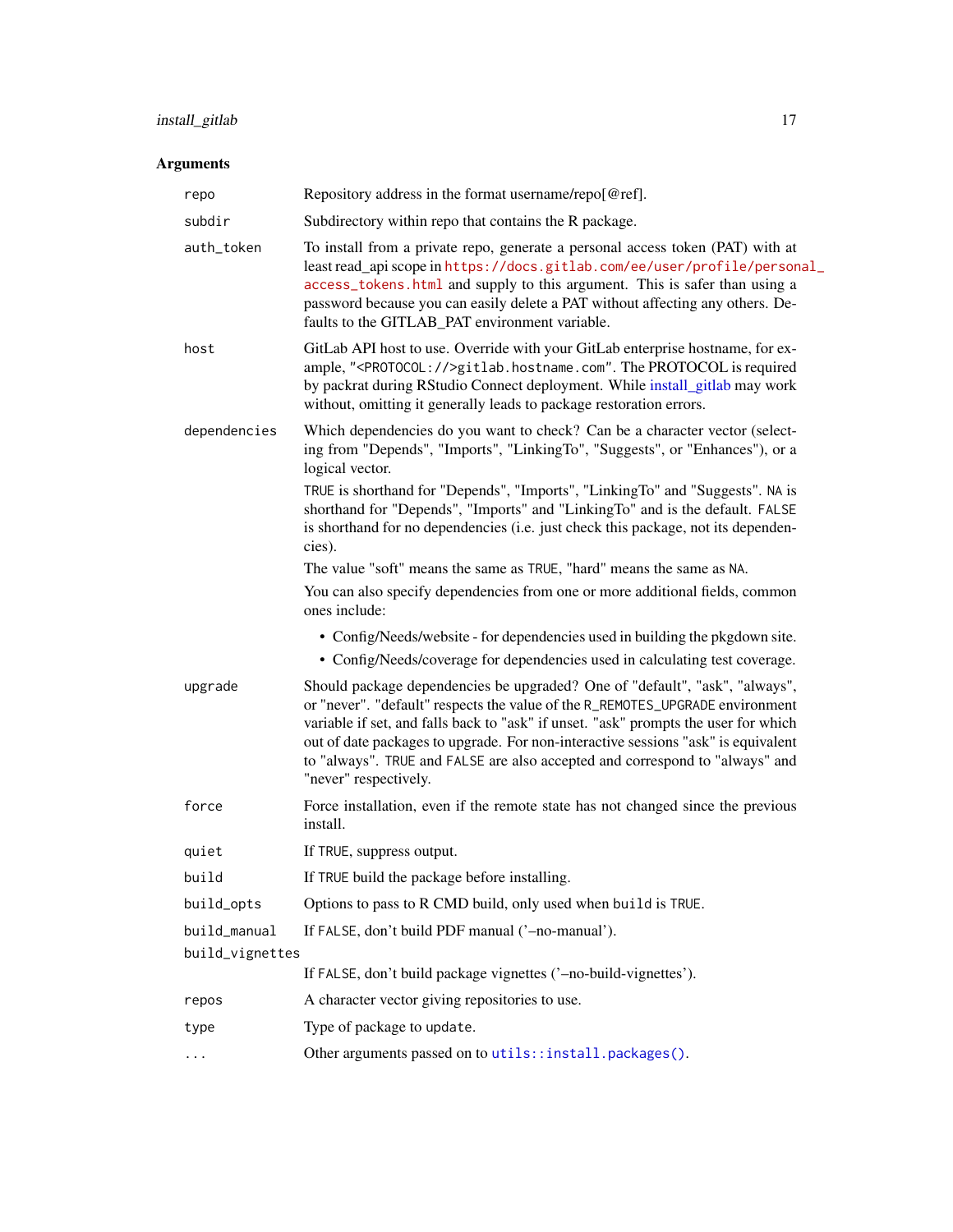### See Also

```
Other package installation: install_bioc(), install_bitbucket(), install_cran(), install_dev(),
install_github(install_git(install_local(install_svn(install_url(install_version()
```
### Examples

```
## Not run:
install_gitlab("jimhester/covr")
```
## End(Not run)

<span id="page-17-1"></span>install\_local *Install a package from a local file*

### Description

This function is vectorised so you can install multiple packages in a single command.

### Usage

```
install_local(
 path = ".'',subdir = NULL,dependencies = NA,
 upgrade = c("default", "ask", "always", "never"),
  force = FALSE,quiet = FALSE,
 build = !is_binary_pkg(path),
 build_opts = c("--no-resave-data", "--no-manual", "--no-build-vignettes"),
 build_manual = FALSE,
 build_vignettes = FALSE,
  repos = getOption("repos"),
  type = getOption("pkgType"),
  ...
)
```

| path         | path to local directory, or compressed file (tar, zip, tar.gz tar.bz2, tgz2 or tbz)                                                                                                                                                                          |
|--------------|--------------------------------------------------------------------------------------------------------------------------------------------------------------------------------------------------------------------------------------------------------------|
| subdir       | subdirectory within url bundle that contains the R package.                                                                                                                                                                                                  |
| dependencies | Which dependencies do you want to check? Can be a character vector (select-<br>ing from "Depends", "Imports", "LinkingTo", "Suggests", or "Enhances"), or a<br>logical vector.                                                                               |
|              | TRUE is shorthand for "Depends", "Imports", "LinkingTo" and "Suggests". NA is<br>shorthand for "Depends", "Imports" and "LinkingTo" and is the default. FALSE<br>is shorthand for no dependencies (i.e. just check this package, not its dependen-<br>cies). |

<span id="page-17-0"></span>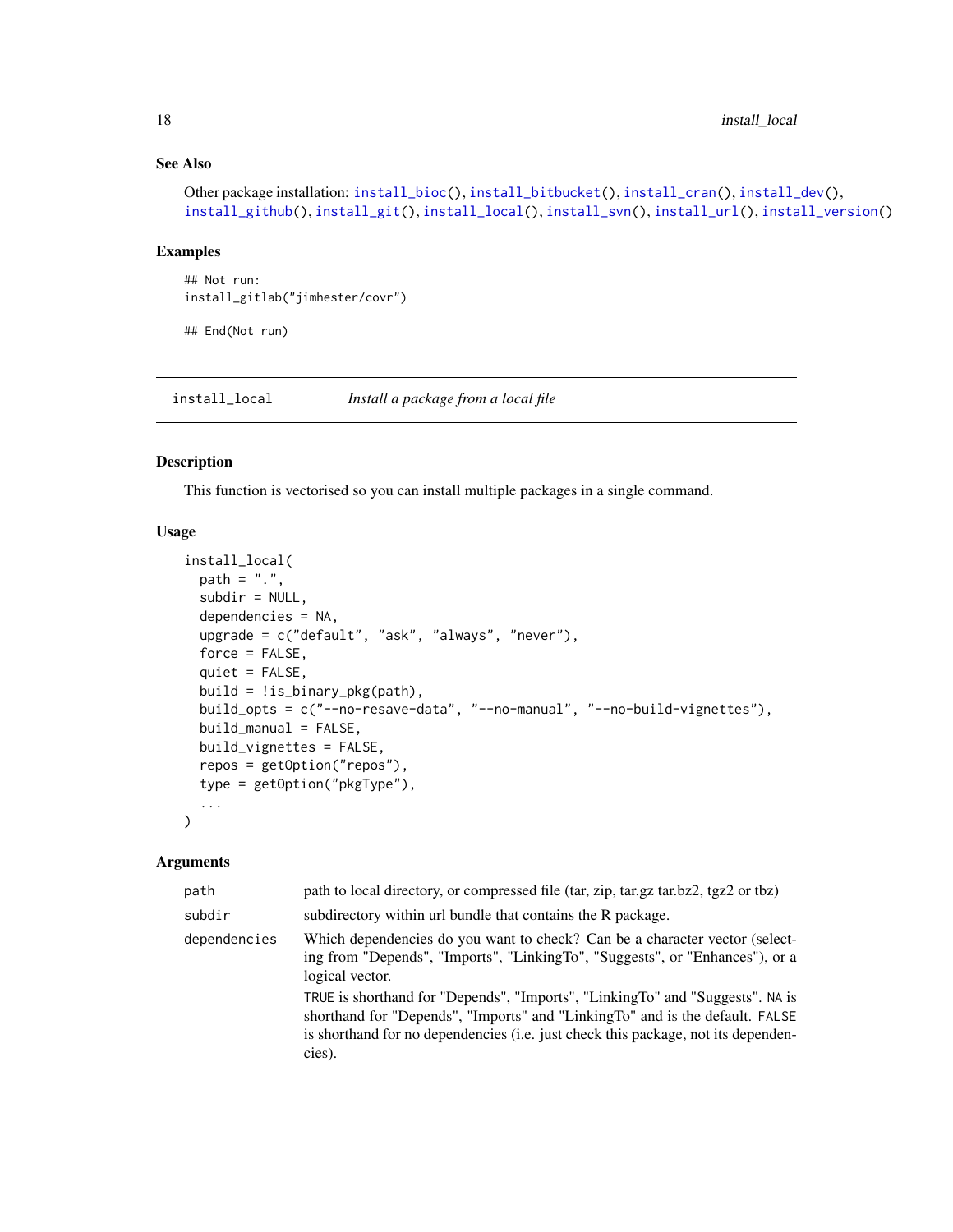<span id="page-18-0"></span>

|                 | The value "soft" means the same as TRUE, "hard" means the same as NA.                                                                                                                                                                                                                                                                                                                                                                             |
|-----------------|---------------------------------------------------------------------------------------------------------------------------------------------------------------------------------------------------------------------------------------------------------------------------------------------------------------------------------------------------------------------------------------------------------------------------------------------------|
|                 | You can also specify dependencies from one or more additional fields, common<br>ones include:                                                                                                                                                                                                                                                                                                                                                     |
|                 | • Config/Needs/website - for dependencies used in building the pkgdown site.                                                                                                                                                                                                                                                                                                                                                                      |
|                 | • Config/Needs/coverage for dependencies used in calculating test coverage.                                                                                                                                                                                                                                                                                                                                                                       |
| upgrade         | Should package dependencies be upgraded? One of "default", "ask", "always",<br>or "never". "default" respects the value of the R_REMOTES_UPGRADE environment<br>variable if set, and falls back to "ask" if unset. "ask" prompts the user for which<br>out of date packages to upgrade. For non-interactive sessions "ask" is equivalent<br>to "always". TRUE and FALSE are also accepted and correspond to "always" and<br>"never" respectively. |
| force           | Force installation, even if the remote state has not changed since the previous<br>install.                                                                                                                                                                                                                                                                                                                                                       |
| quiet           | If TRUE, suppress output.                                                                                                                                                                                                                                                                                                                                                                                                                         |
| build           | If TRUE build the package before installing.                                                                                                                                                                                                                                                                                                                                                                                                      |
| build_opts      | Options to pass to R CMD build, only used when build is TRUE.                                                                                                                                                                                                                                                                                                                                                                                     |
| build_manual    | If FALSE, don't build PDF manual ('-no-manual').                                                                                                                                                                                                                                                                                                                                                                                                  |
| build_vignettes |                                                                                                                                                                                                                                                                                                                                                                                                                                                   |
|                 | If FALSE, don't build package vignettes ('-no-build-vignettes').                                                                                                                                                                                                                                                                                                                                                                                  |
| repos           | A character vector giving repositories to use.                                                                                                                                                                                                                                                                                                                                                                                                    |
| type            | Type of package to update.                                                                                                                                                                                                                                                                                                                                                                                                                        |
| .               | Other arguments passed on to utils::install.packages().                                                                                                                                                                                                                                                                                                                                                                                           |

### See Also

```
Other package installation: install_bioc(), install_bitbucket(), install_cran(), install_dev(),
install_github(), install_gitlab(), install_git(), install_svn(), install_url(), install_version()
```
### Examples

```
## Not run:
dir <- tempfile()
dir.create(dir)
pkg <- download.packages("testthat", dir, type = "source")
install_local(pkg[, 2])
```
## End(Not run)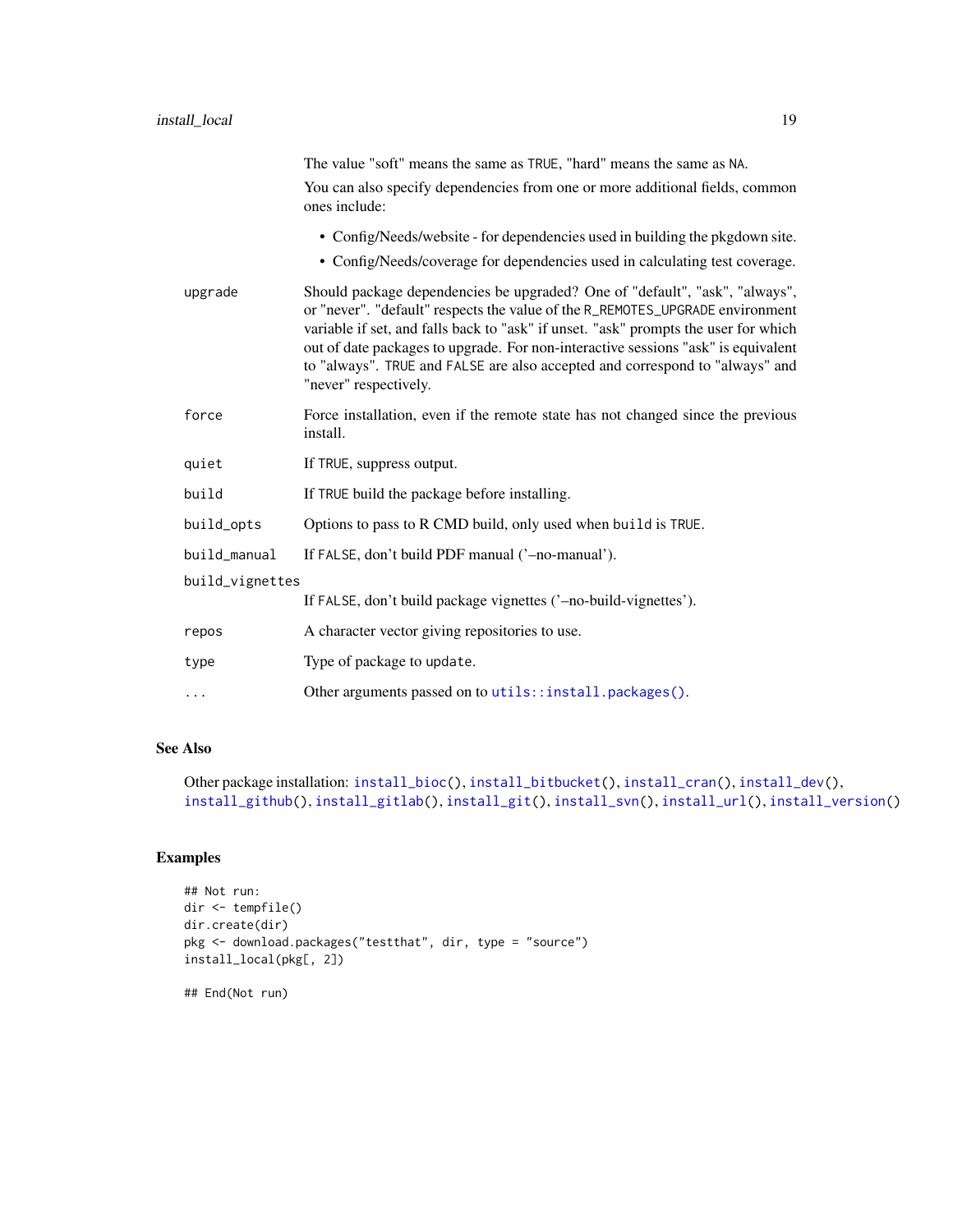<span id="page-19-1"></span><span id="page-19-0"></span>

### Description

This function requires svn to be installed on your system in order to be used.

### Usage

```
install_svn(
 url,
 subdir = NULL,args = character(0),
 revision = NULL,
 dependencies = NA,
 upgrade = c("default", "ask", "always", "never"),
 force = FALSE,quiet = FALSE,
 build = TRUE,build_opts = c("--no-resave-data", "--no-manual", "--no-build-vignettes"),
 build_manual = FALSE,
 build_vignettes = FALSE,
 repos = getOption("repos"),
 type = getOption("pkgType"),
  ...
)
```

| url          | Location of package. The url should point to a public or private repository.                                                                                                                                                                                 |  |
|--------------|--------------------------------------------------------------------------------------------------------------------------------------------------------------------------------------------------------------------------------------------------------------|--|
| subdir       | A sub-directory within a syn repository that contains the package we are inter-<br>ested in installing.                                                                                                                                                      |  |
| args         | A character vector providing extra options to pass on to svn.                                                                                                                                                                                                |  |
| revision     | svn revision, if omitted updates to latest                                                                                                                                                                                                                   |  |
| dependencies | Which dependencies do you want to check? Can be a character vector (select-<br>ing from "Depends", "Imports", "LinkingTo", "Suggests", or "Enhances"), or a<br>logical vector.                                                                               |  |
|              | TRUE is shorthand for "Depends", "Imports", "LinkingTo" and "Suggests". NA is<br>shorthand for "Depends", "Imports" and "LinkingTo" and is the default. FALSE<br>is shorthand for no dependencies (i.e. just check this package, not its dependen-<br>cies). |  |
|              | The value "soft" means the same as TRUE, "hard" means the same as NA.                                                                                                                                                                                        |  |
|              | You can also specify dependencies from one or more additional fields, common<br>ones include:                                                                                                                                                                |  |
|              | • Config/Needs/website - for dependencies used in building the pkgdown site.                                                                                                                                                                                 |  |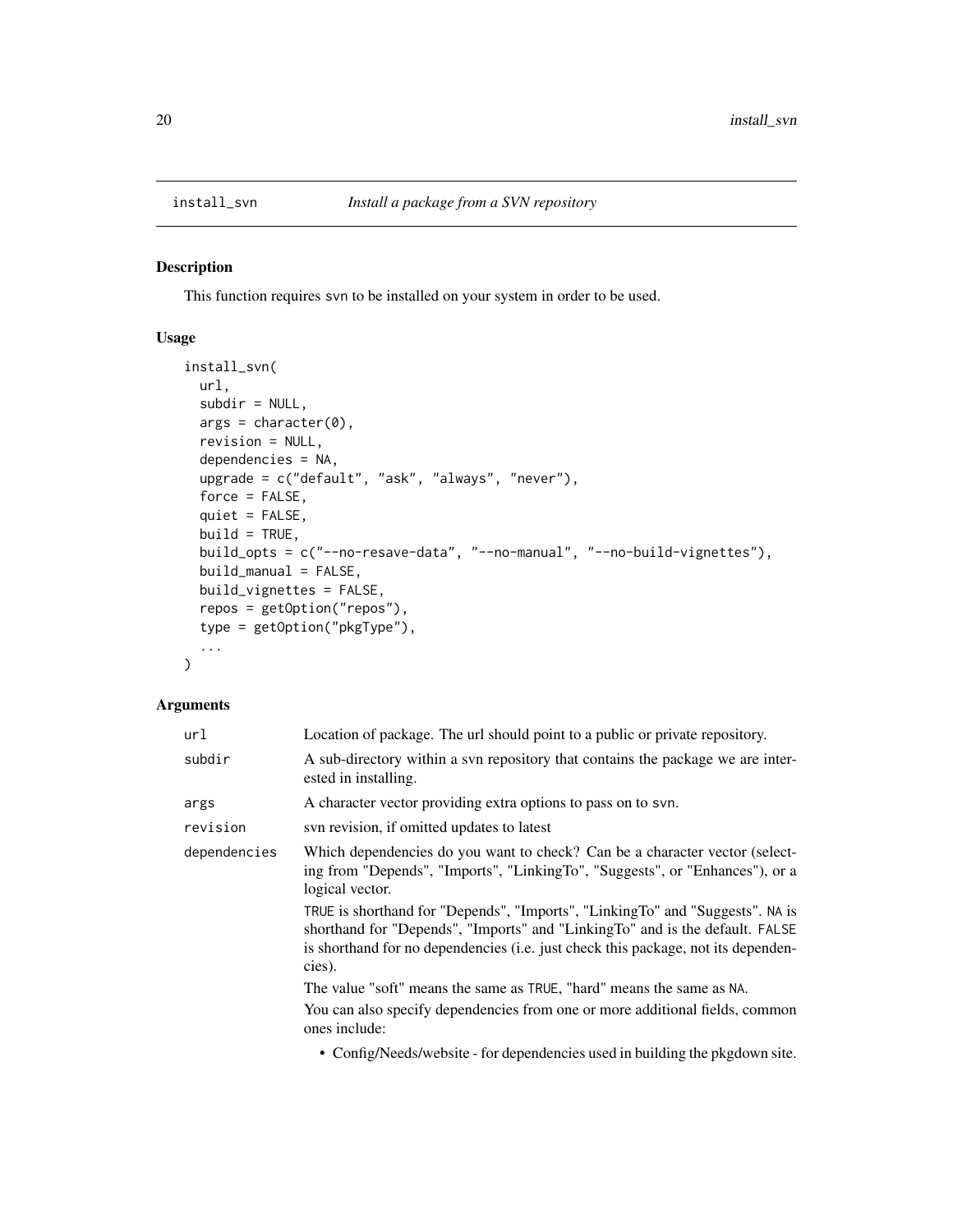<span id="page-20-0"></span>

|                 | • Config/Needs/coverage for dependencies used in calculating test coverage.                                                                                                                                                                                                                                                                                                                                                                       |
|-----------------|---------------------------------------------------------------------------------------------------------------------------------------------------------------------------------------------------------------------------------------------------------------------------------------------------------------------------------------------------------------------------------------------------------------------------------------------------|
| upgrade         | Should package dependencies be upgraded? One of "default", "ask", "always",<br>or "never". "default" respects the value of the R_REMOTES_UPGRADE environment<br>variable if set, and falls back to "ask" if unset. "ask" prompts the user for which<br>out of date packages to upgrade. For non-interactive sessions "ask" is equivalent<br>to "always". TRUE and FALSE are also accepted and correspond to "always" and<br>"never" respectively. |
| force           | Force installation, even if the remote state has not changed since the previous<br>install.                                                                                                                                                                                                                                                                                                                                                       |
| quiet           | If TRUE, suppress output.                                                                                                                                                                                                                                                                                                                                                                                                                         |
| build           | If TRUE build the package before installing.                                                                                                                                                                                                                                                                                                                                                                                                      |
| build_opts      | Options to pass to R CMD build, only used when build is TRUE.                                                                                                                                                                                                                                                                                                                                                                                     |
| build_manual    | If FALSE, don't build PDF manual ('-no-manual').                                                                                                                                                                                                                                                                                                                                                                                                  |
| build_vignettes |                                                                                                                                                                                                                                                                                                                                                                                                                                                   |
|                 | If FALSE, don't build package vignettes ('-no-build-vignettes').                                                                                                                                                                                                                                                                                                                                                                                  |
| repos           | A character vector giving repositories to use.                                                                                                                                                                                                                                                                                                                                                                                                    |
| type            | Type of package to update.                                                                                                                                                                                                                                                                                                                                                                                                                        |
| .               | Other arguments passed on to utils::install.packages().                                                                                                                                                                                                                                                                                                                                                                                           |
|                 |                                                                                                                                                                                                                                                                                                                                                                                                                                                   |

### Details

It is vectorised so you can install multiple packages with a single command.

### See Also

```
Other package installation: install_bioc(), install_bitbucket(), install_cran(), install_dev(),
install_github(), install_gitlab(), install_git(), install_local(), install_url(),
install_version()
```
### Examples

```
## Not run:
install_svn("https://github.com/hadley/stringr/trunk")
install_svn("https://github.com/hadley/httr/branches/oauth")
```
## End(Not run)

<span id="page-20-1"></span>install\_url *Install a package from a url*

### Description

This function is vectorised so you can install multiple packages in a single command.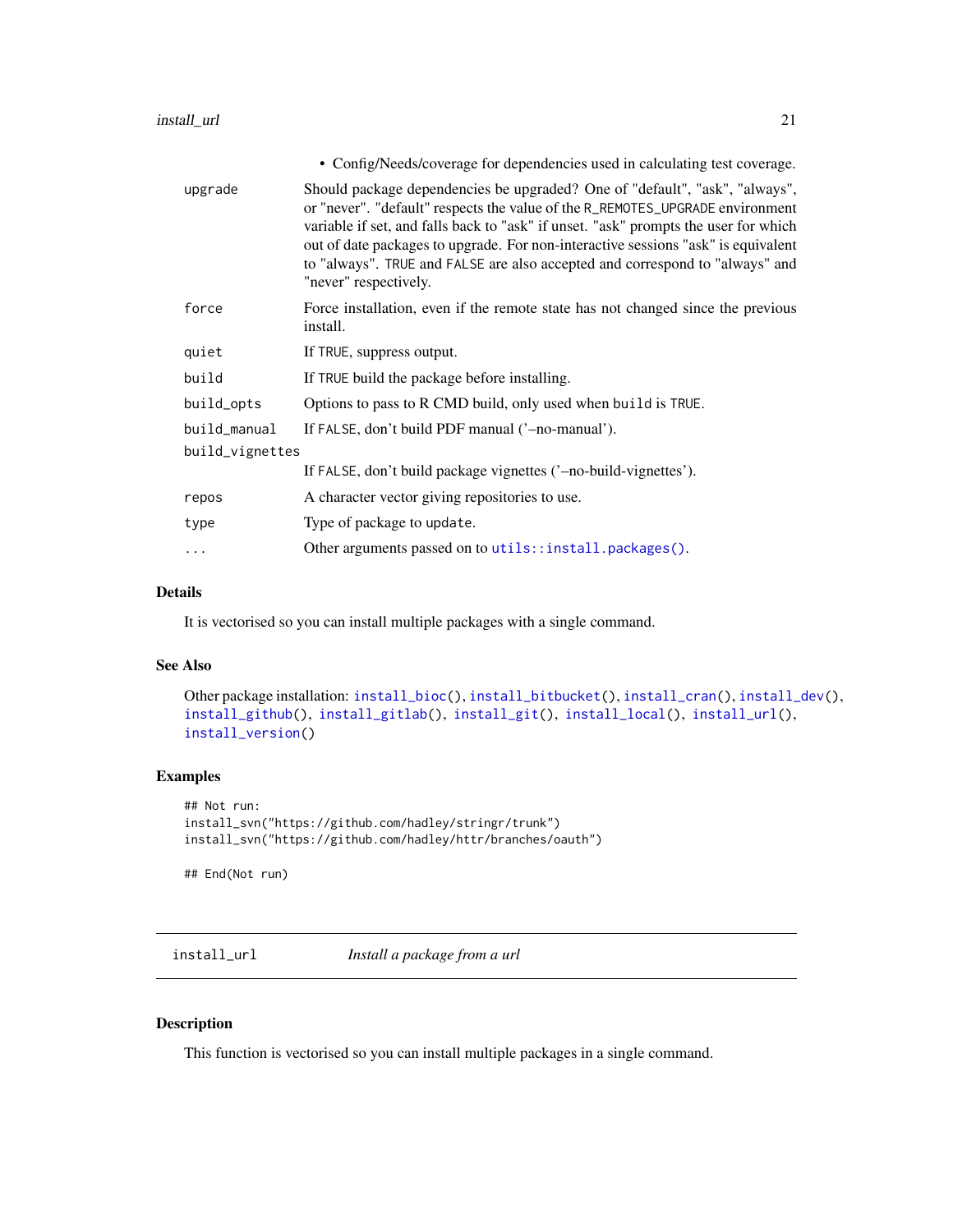### Usage

```
install_url(
 url,
  subdir = NULL,
 dependencies = NA,
 upgrade = c("default", "ask", "always", "never"),
 force = FALSE,
 quiet = FALSE,
 build = TRUE,build_opts = c("--no-resave-data", "--no-manual", "--no-build-vignettes"),
 build_manual = FALSE,
 build_vignettes = FALSE,
 repos = getOption("repos"),
  type = getOption("pkgType"),
  ...
\mathcal{L}
```

| url          | location of package on internet. The url should point to a zip file, a tar file or a<br>bzipped/gzipped tar file.                                                                                                                                                                                                                                                                                                                                 |
|--------------|---------------------------------------------------------------------------------------------------------------------------------------------------------------------------------------------------------------------------------------------------------------------------------------------------------------------------------------------------------------------------------------------------------------------------------------------------|
| subdir       | subdirectory within url bundle that contains the R package.                                                                                                                                                                                                                                                                                                                                                                                       |
| dependencies | Which dependencies do you want to check? Can be a character vector (select-<br>ing from "Depends", "Imports", "LinkingTo", "Suggests", or "Enhances"), or a<br>logical vector.                                                                                                                                                                                                                                                                    |
|              | TRUE is shorthand for "Depends", "Imports", "LinkingTo" and "Suggests". NA is<br>shorthand for "Depends", "Imports" and "LinkingTo" and is the default. FALSE<br>is shorthand for no dependencies (i.e. just check this package, not its dependen-<br>cies).                                                                                                                                                                                      |
|              | The value "soft" means the same as TRUE, "hard" means the same as NA.                                                                                                                                                                                                                                                                                                                                                                             |
|              | You can also specify dependencies from one or more additional fields, common<br>ones include:                                                                                                                                                                                                                                                                                                                                                     |
|              | • Config/Needs/website - for dependencies used in building the pkgdown site.<br>• Config/Needs/coverage for dependencies used in calculating test coverage.                                                                                                                                                                                                                                                                                       |
| upgrade      | Should package dependencies be upgraded? One of "default", "ask", "always",<br>or "never". "default" respects the value of the R_REMOTES_UPGRADE environment<br>variable if set, and falls back to "ask" if unset. "ask" prompts the user for which<br>out of date packages to upgrade. For non-interactive sessions "ask" is equivalent<br>to "always". TRUE and FALSE are also accepted and correspond to "always" and<br>"never" respectively. |
| force        | Force installation, even if the remote state has not changed since the previous<br>install.                                                                                                                                                                                                                                                                                                                                                       |
| quiet        | If TRUE, suppress output.                                                                                                                                                                                                                                                                                                                                                                                                                         |
| build        | If TRUE build the package before installing.                                                                                                                                                                                                                                                                                                                                                                                                      |
| build_opts   | Options to pass to R CMD build, only used when build is TRUE.                                                                                                                                                                                                                                                                                                                                                                                     |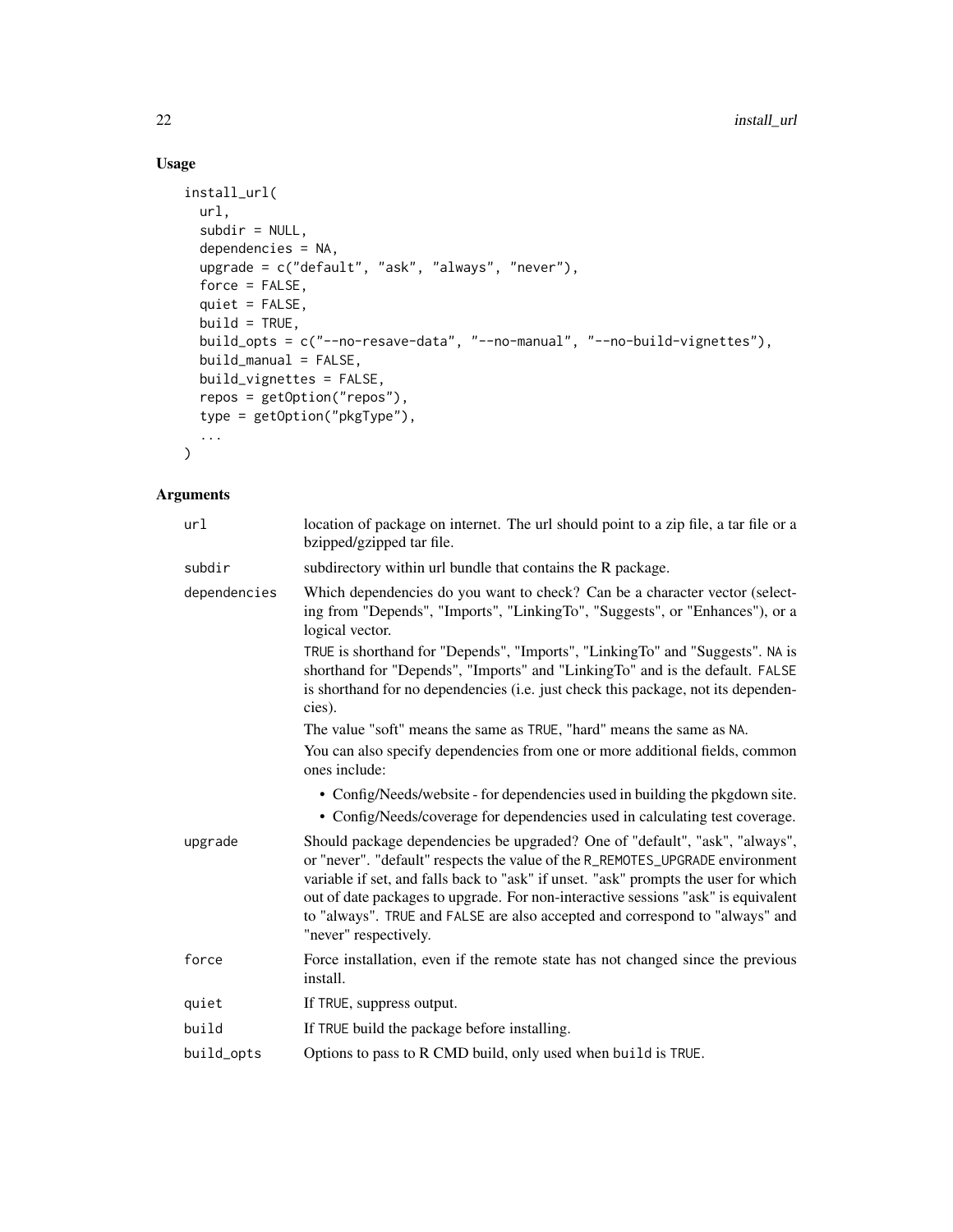### <span id="page-22-0"></span>install\_version 23

| build_manual    | If FALSE, don't build PDF manual ('-no-manual').                 |
|-----------------|------------------------------------------------------------------|
| build_vignettes |                                                                  |
|                 | If FALSE, don't build package vignettes ('-no-build-vignettes'). |
| repos           | A character vector giving repositories to use.                   |
| type            | Type of package to update.                                       |
| $\cdots$        | Other arguments passed on to utils::install.packages().          |

#### See Also

```
Other package installation: install_bioc(), install_bitbucket(), install_cran(), install_dev(),
install_github(), install_gitlab(), install_git(), install_local(), install_svn(),
install_version()
```
#### Examples

```
## Not run:
install_url("https://github.com/hadley/stringr/archive/HEAD.zip")
```
## End(Not run)

<span id="page-22-1"></span>install\_version *Install specific version of a package.*

### Description

This function knows how to look in multiple CRAN-like package repositories, and in their archive directories, in order to find specific versions of the requested package.

#### Usage

```
install_version(
 package,
 version = NULL,
  dependencies = NA,
  upgrade = c("default", "ask", "always", "never"),
  force = FALSE,
  quiet = FALSE,build = FALSE,build_opts = c("--no-resave-data", "--no-manual", "--no-build-vignettes"),
 build\_manual = FALSE,
 build_vignettes = FALSE,
  repos = getOption("repos"),
  type = "source",
  ...
)
```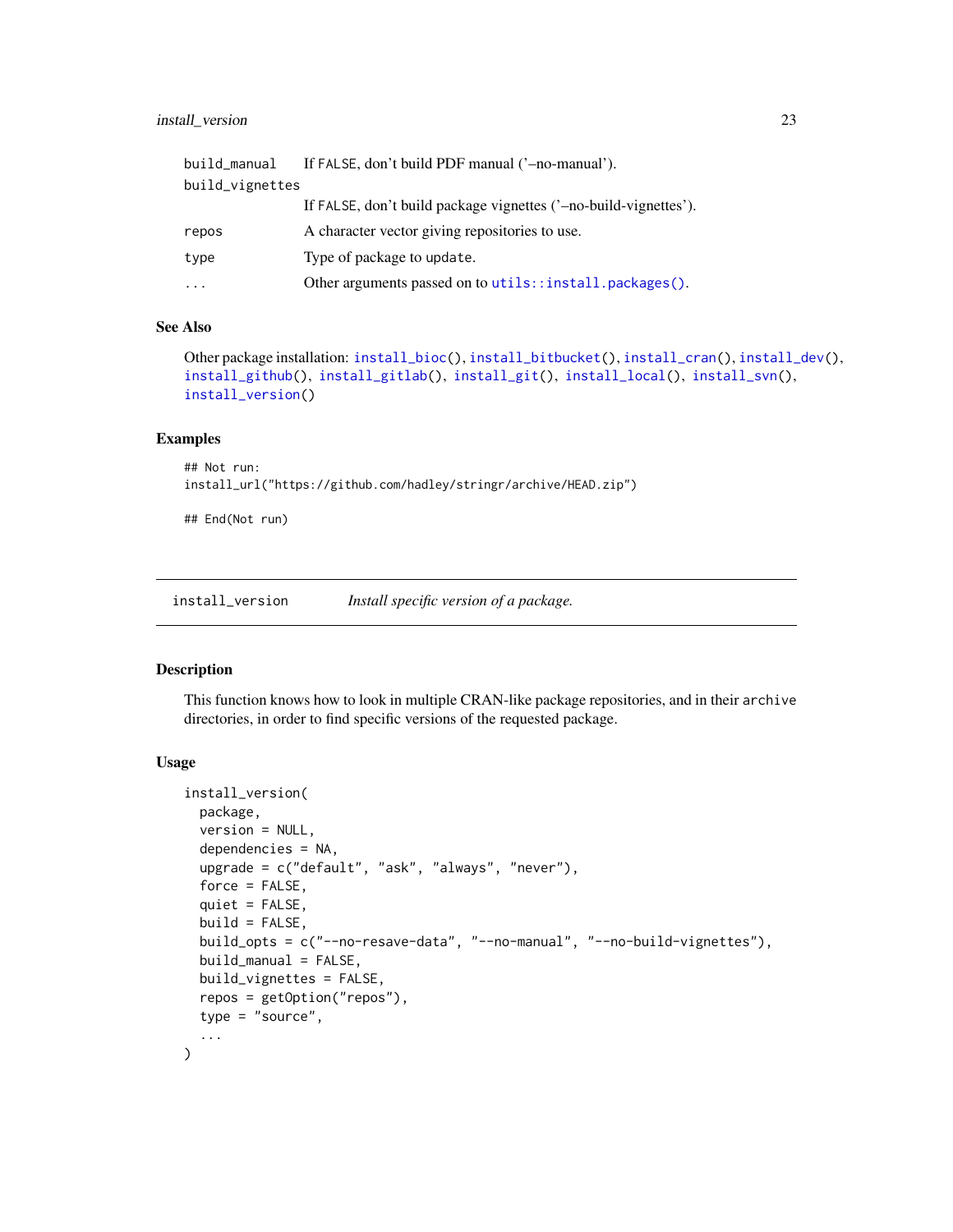<span id="page-23-0"></span>

| package         | Name of the package to install.                                                                                                                                                                                                                                                                                                                                                                                                                   |
|-----------------|---------------------------------------------------------------------------------------------------------------------------------------------------------------------------------------------------------------------------------------------------------------------------------------------------------------------------------------------------------------------------------------------------------------------------------------------------|
| version         | Version of the package to install. Can either be a string giving the exact version<br>required, or a specification in the same format as the parenthesized expressions<br>used in package dependencies. One of the following formats:                                                                                                                                                                                                             |
|                 | • An exact version required, as a string, e.g. "0.1.13"                                                                                                                                                                                                                                                                                                                                                                                           |
|                 | • A comparison operator and a version, e.g. $">= 0.1.12"$                                                                                                                                                                                                                                                                                                                                                                                         |
|                 | • Several criteria to satisfy, as a comma-separated string, e.g. ">= 1.12.0,<<br>1.14"                                                                                                                                                                                                                                                                                                                                                            |
|                 | • Several criteria to satisfy, as elements of a character vector, e.g. c(">=<br>$1.12.0$ ", "< $1.14$ ")                                                                                                                                                                                                                                                                                                                                          |
| dependencies    | logical indicating whether to also install uninstalled packages which these pack-<br>ages depend on/link to/import/suggest (and so on recursively). Not used if repos<br>= NULL. Can also be a character vector, a subset of c("Depends", "Imports", "LinkingTo", "Suggests"                                                                                                                                                                      |
|                 | Only supported if 1ib is of length one (or missing), so it is unambiguous where<br>to install the dependent packages. If this is not the case it is ignored, with a<br>warning.                                                                                                                                                                                                                                                                   |
|                 | The default, NA, means c("Depends", "Imports", "LinkingTo").                                                                                                                                                                                                                                                                                                                                                                                      |
|                 | TRUE means to use c("Depends", "Imports", "LinkingTo", "Suggests") for<br>pkgs and c("Depends", "Imports", "LinkingTo") for added dependencies:<br>this installs all the packages needed to run pkgs, their examples, tests and vi-<br>gnettes (if the package author specified them correctly).                                                                                                                                                  |
|                 | In all of these, "LinkingTo" is omitted for binary packages.                                                                                                                                                                                                                                                                                                                                                                                      |
| upgrade         | Should package dependencies be upgraded? One of "default", "ask", "always",<br>or "never". "default" respects the value of the R_REMOTES_UPGRADE environment<br>variable if set, and falls back to "ask" if unset. "ask" prompts the user for which<br>out of date packages to upgrade. For non-interactive sessions "ask" is equivalent<br>to "always". TRUE and FALSE are also accepted and correspond to "always" and<br>"never" respectively. |
| force           | Force installation, even if the remote state has not changed since the previous<br>install.                                                                                                                                                                                                                                                                                                                                                       |
| quiet           | logical: if true, reduce the amount of output. This is not passed to available.packages()<br>in case that is called, on purpose.                                                                                                                                                                                                                                                                                                                  |
| build           | If TRUE build the package before installing.                                                                                                                                                                                                                                                                                                                                                                                                      |
| build_opts      | Options to pass to R CMD build, only used when build is TRUE.                                                                                                                                                                                                                                                                                                                                                                                     |
| build_manual    | If FALSE, don't build PDF manual ('-no-manual').                                                                                                                                                                                                                                                                                                                                                                                                  |
| build_vignettes |                                                                                                                                                                                                                                                                                                                                                                                                                                                   |
|                 | If FALSE, don't build package vignettes ('-no-build-vignettes').                                                                                                                                                                                                                                                                                                                                                                                  |
| repos           | character vector, the base URL(s) of the repositories to use, e.g., the URL of a<br>CRAN mirror such as "https://cloud.r-project.org". For more details on<br>supported URL schemes see url.                                                                                                                                                                                                                                                      |
|                 | Can be NULL to install from local files, directories or URLs: this will be inferred<br>by extension from pkgs if of length one.                                                                                                                                                                                                                                                                                                                   |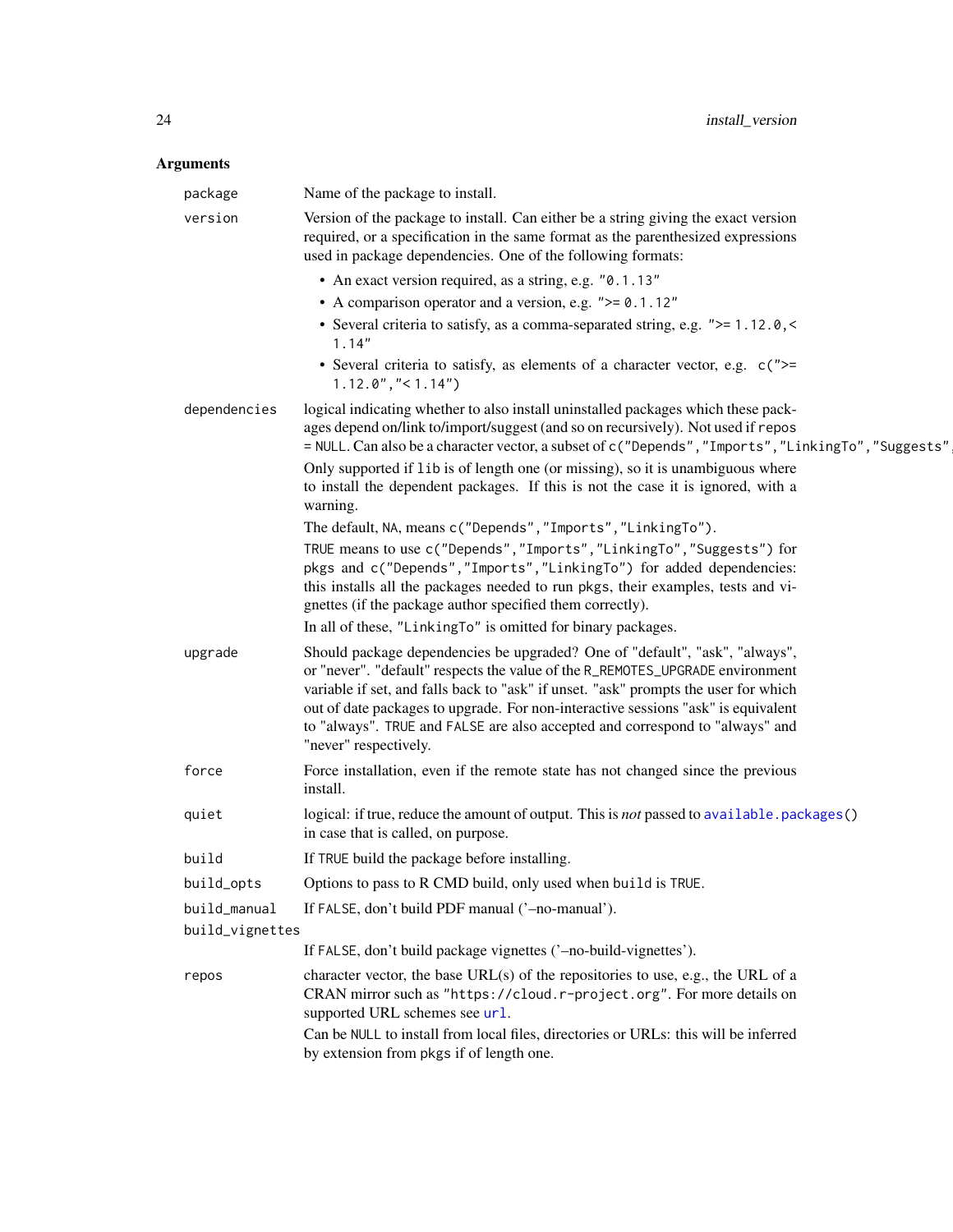### <span id="page-24-0"></span>Details

The repositories are searched in the order specified by the repos argument. This enables teams to maintain multiple in-house repositories with different policies - for instance, one repo for development snapshots and one for official releases. A common setup would be to first search the official release repo, then the dev snapshot repo, then a public CRAN mirror.

Older versions of packages on CRAN are usually only available in source form. If your requested package contains compiled code, you will need to have an R development environment installed. You can check if you do by running devtools::has\_devel (you need the devtools package for this).

#### See Also

Other package installation: [install\\_bioc\(](#page-3-1)), [install\\_bitbucket\(](#page-5-1)), [install\\_cran\(](#page-7-1)), [install\\_dev\(](#page-10-1)), [install\\_github\(](#page-13-1)), [install\\_gitlab\(](#page-15-1)), [install\\_git\(](#page-11-1)), [install\\_local\(](#page-17-1)), [install\\_svn\(](#page-19-1)), [install\\_url\(](#page-20-1))

### Examples

```
## Not run:
install_version("devtools", "1.11.0")
install_version("devtools", ">= 1.12.0, < 1.14")
## Specify search order (e.g. in ~/.Rprofile)
options(repos = c(
 prod = "http://mycompany.example.com/r-repo",
 dev = "http://mycompany.example.com/r-repo-dev",
 CRAN = "https://cran.revolutionanalytics.com"
))
install_version("mypackage", "1.15") # finds in 'prod'
install_version("mypackage", "1.16-39487") # finds in 'dev'
## End(Not run)
```
<span id="page-24-1"></span>package\_deps *Find all dependencies of a CRAN or dev package.*

#### Description

Find all the dependencies of a package and determine whether they are ahead or behind CRAN. A print() method identifies mismatches (if any) between local and CRAN versions of each dependent package; an update() method installs outdated or missing packages from CRAN.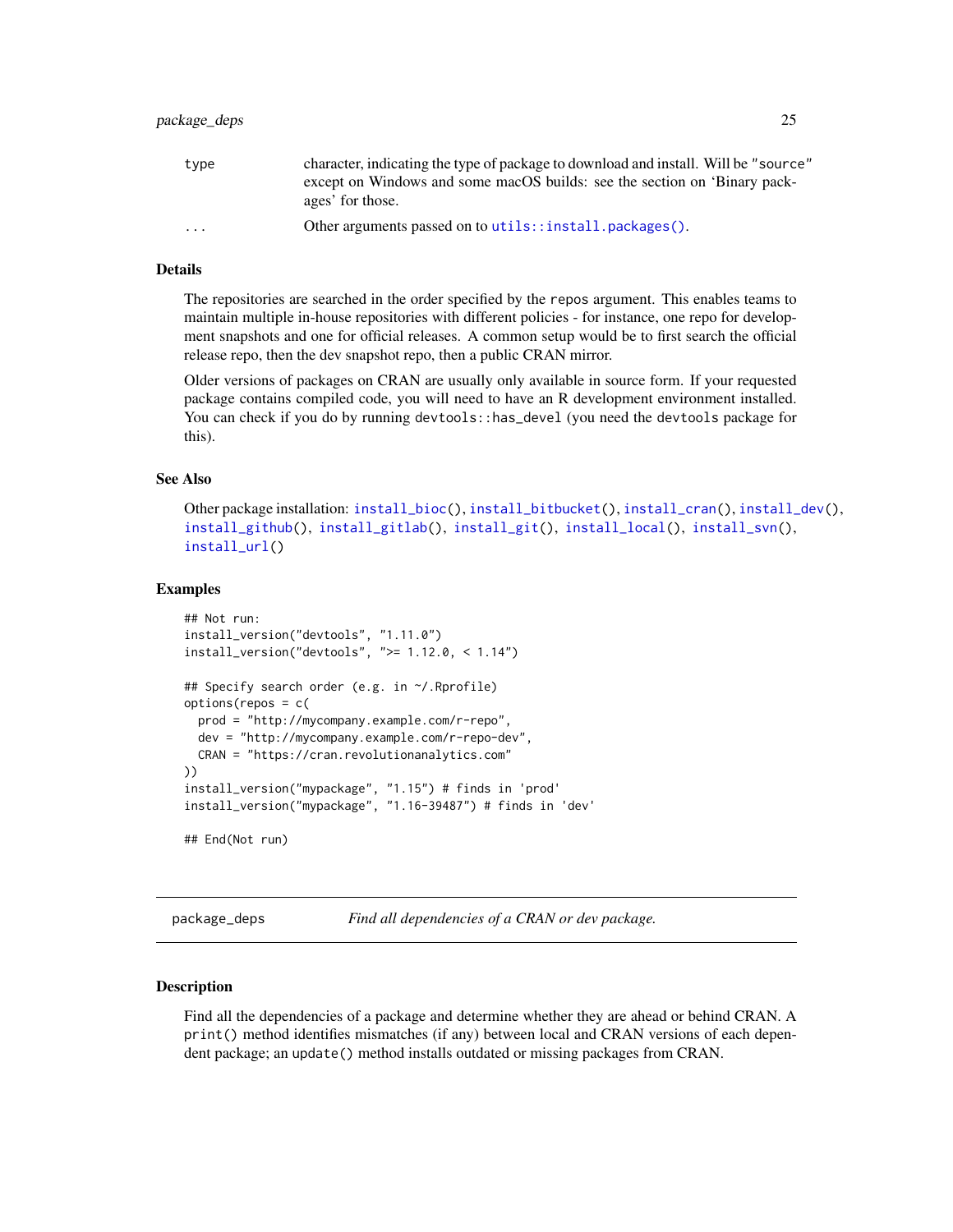### Usage

```
package_deps(
 packages,
  dependencies = NA,
  repos = getOption("repos"),
  type = getOption("pkgType")
)
local_package_deps(pkgdir = ".", dependencies = NA)
dev_package_deps(
 pkgdir = ".".dependencies = NA,
  repos = getOption("repos"),
  type = getOption("pkgType")
\mathcal{L}## S3 method for class 'package_deps'
update(
 object,
  dependencies = NA,
  upgrade = c("default", "ask", "always", "never"),
  force = FALSE,
  quiet = FALSE,
 build = TRUE,build_opts = c("--no-resave-data", "--no-manual", "--no-build-vignettes"),
 build_manual = FALSE,
 build_vignettes = FALSE,
  repos = getOption("repos"),
  type = getOption("pkgType"),
  ...
\mathcal{L}
```
### Arguments

| packages     | A character vector of package names.                                                                                                                                                                                                                         |
|--------------|--------------------------------------------------------------------------------------------------------------------------------------------------------------------------------------------------------------------------------------------------------------|
| dependencies | Which dependencies do you want to check? Can be a character vector (select-<br>ing from "Depends", "Imports", "LinkingTo", "Suggests", or "Enhances"), or a<br>logical vector.                                                                               |
|              | TRUE is shorthand for "Depends", "Imports", "LinkingTo" and "Suggests". NA is<br>shorthand for "Depends", "Imports" and "LinkingTo" and is the default. FALSE<br>is shorthand for no dependencies (i.e. just check this package, not its dependen-<br>cies). |
|              | The value "soft" means the same as TRUE, "hard" means the same as NA.                                                                                                                                                                                        |
|              | You can also specify dependencies from one or more additional fields, common<br>ones include:                                                                                                                                                                |
|              | $\sim$ 0.00 mHz aleberta in the dependence of the control in the U.S. and a control of the set                                                                                                                                                               |

• Config/Needs/website - for dependencies used in building the pkgdown site.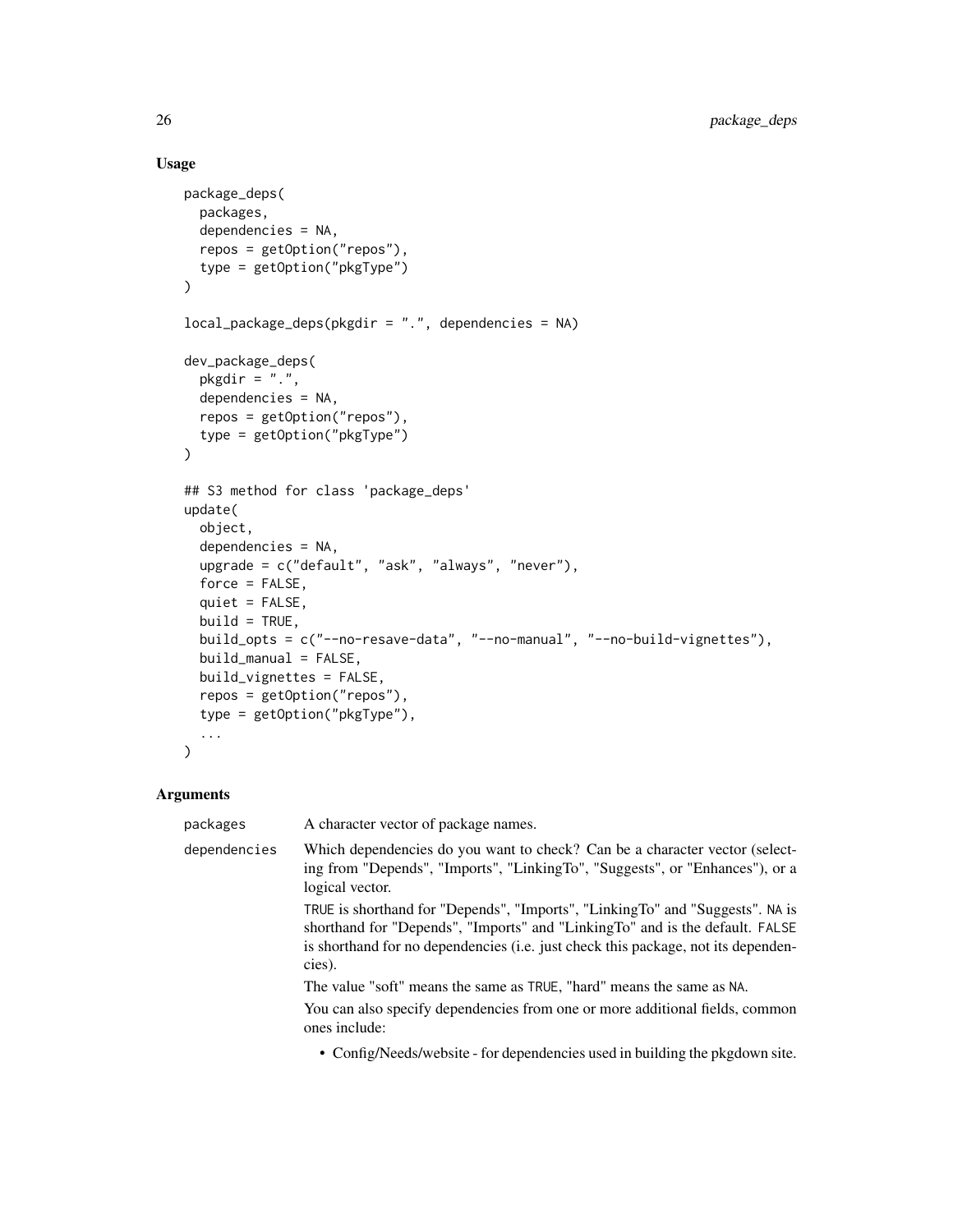<span id="page-26-0"></span>

|                 | • Config/Needs/coverage for dependencies used in calculating test coverage.                                                                                                                                                                                                                                                                                                                                                                       |  |
|-----------------|---------------------------------------------------------------------------------------------------------------------------------------------------------------------------------------------------------------------------------------------------------------------------------------------------------------------------------------------------------------------------------------------------------------------------------------------------|--|
| repos           | A character vector giving repositories to use.                                                                                                                                                                                                                                                                                                                                                                                                    |  |
| type            | Type of package to update.                                                                                                                                                                                                                                                                                                                                                                                                                        |  |
| pkgdir          | Path to a package directory, or to a package tarball.                                                                                                                                                                                                                                                                                                                                                                                             |  |
| object          | A package_deps object.                                                                                                                                                                                                                                                                                                                                                                                                                            |  |
| upgrade         | Should package dependencies be upgraded? One of "default", "ask", "always",<br>or "never". "default" respects the value of the R_REMOTES_UPGRADE environment<br>variable if set, and falls back to "ask" if unset. "ask" prompts the user for which<br>out of date packages to upgrade. For non-interactive sessions "ask" is equivalent<br>to "always". TRUE and FALSE are also accepted and correspond to "always" and<br>"never" respectively. |  |
| force           | Force installation, even if the remote state has not changed since the previous<br>install.                                                                                                                                                                                                                                                                                                                                                       |  |
| quiet           | If TRUE, suppress output.                                                                                                                                                                                                                                                                                                                                                                                                                         |  |
| build           | If TRUE build the package before installing.                                                                                                                                                                                                                                                                                                                                                                                                      |  |
| build_opts      | Options to pass to R CMD build, only used when build is TRUE.                                                                                                                                                                                                                                                                                                                                                                                     |  |
| build_manual    | If FALSE, don't build PDF manual ('-no-manual').                                                                                                                                                                                                                                                                                                                                                                                                  |  |
| build_vignettes |                                                                                                                                                                                                                                                                                                                                                                                                                                                   |  |
|                 | If FALSE, don't build package vignettes ('-no-build-vignettes').                                                                                                                                                                                                                                                                                                                                                                                  |  |
|                 | Additional arguments passed to install_packages.                                                                                                                                                                                                                                                                                                                                                                                                  |  |

### Value

A data.frame with columns:

| package | The dependent package's name,                                                                                              |
|---------|----------------------------------------------------------------------------------------------------------------------------|
|         | installed The currently installed version,                                                                                 |
|         | available The version available on CRAN,                                                                                   |
| diff    | An integer denoting whether the locally installed version of the package is newer $(1)$ , the same $(0)$ or older $(-1)$ t |

### Examples

```
## Not run:
package_deps("devtools")
# Use update to update any out-of-date dependencies
update(package_deps("devtools"))
```
## End(Not run)

parse-git-repo *Parse a remote git repo specification*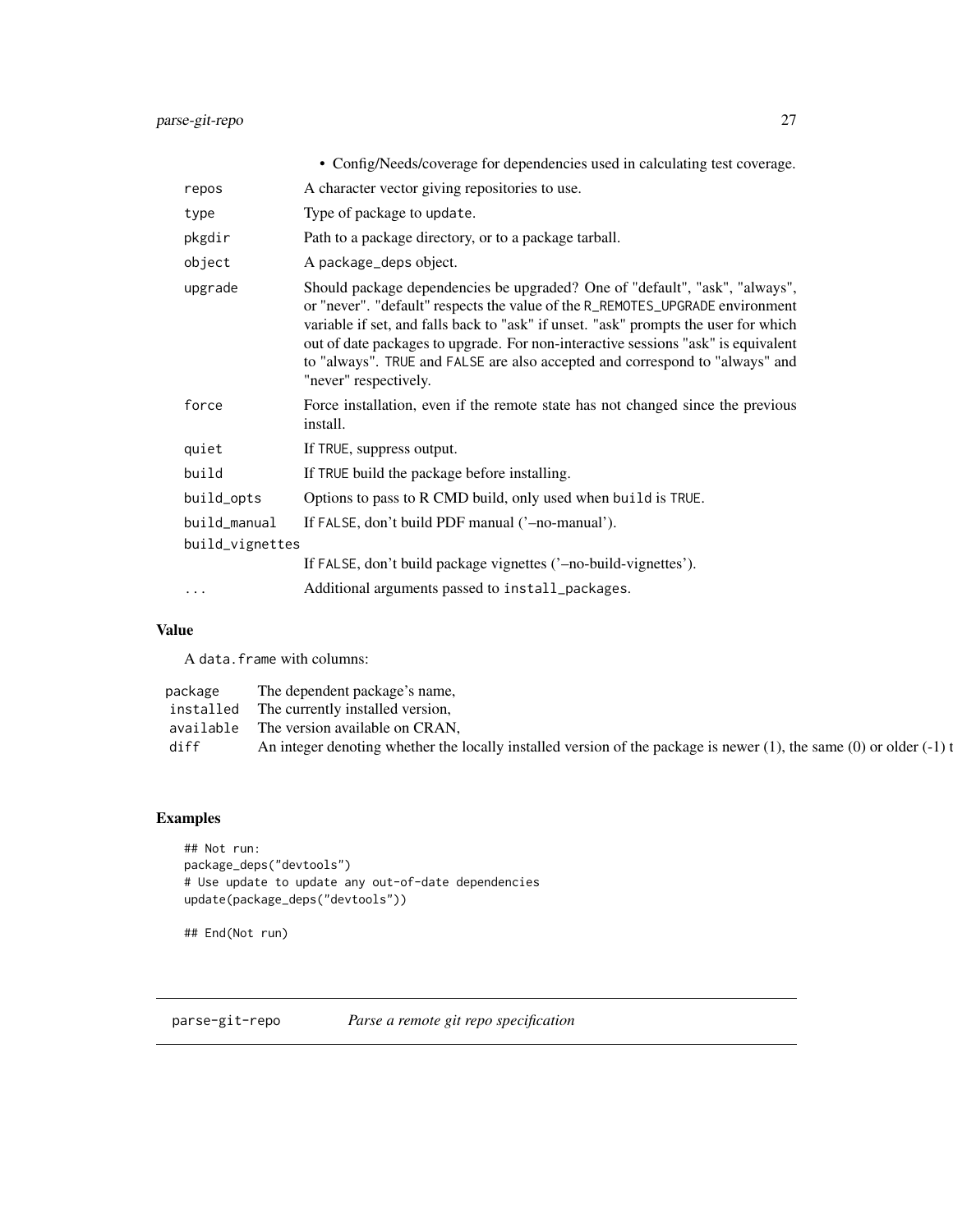### Description

A remote repo can be specified in two ways:

as a URL parse\_github\_url() handles HTTPS and SSH remote URLs and various GitHub browser URLs

via a shorthand parse\_repo\_spec() handles this concise form: [username/]repo[/subdir][#pull@ref|@\*release]

### Usage

```
parse_repo_spec(repo)
```
parse\_github\_repo\_spec(repo)

parse\_github\_url(repo)

### **Arguments**

repo Character scalar, the repo specification.

### Value

List with members: username, repo, subdir ref, pull, release, some which will be empty.

### Examples

```
parse_repo_spec("metacran/crandb")
parse_repo_spec("jimhester/covr#47") ## pull request
parse_repo_spec("jeroen/curl@v0.9.3") ## specific tag
parse_repo_spec("tidyverse/dplyr@*release") ## shorthand for latest release
parse_repo_spec("r-lib/remotes@550a3c7d3f9e1493a2ba") ## commit SHA
parse_repo_spec("igraph=igraph/rigraph") ## Different package name from repo name
parse_github_url("https://github.com/jeroen/curl.git")
parse_github_url("git@github.com:metacran/crandb.git")
parse_github_url("https://github.com/jimhester/covr")
parse_github_url("https://github.example.com/user/repo.git")
parse_github_url("git@github.example.com:user/repo.git")
parse_github_url("https://github.com/r-lib/remotes/pull/108")
parse_github_url("https://github.com/r-lib/remotes/tree/name-of-branch")
parse_github_url("https://github.com/r-lib/remotes/commit/1234567")
parse_github_url("https://github.com/r-lib/remotes/releases/latest")
```
parse\_github\_url("https://github.com/r-lib/remotes/releases/tag/1.0.0")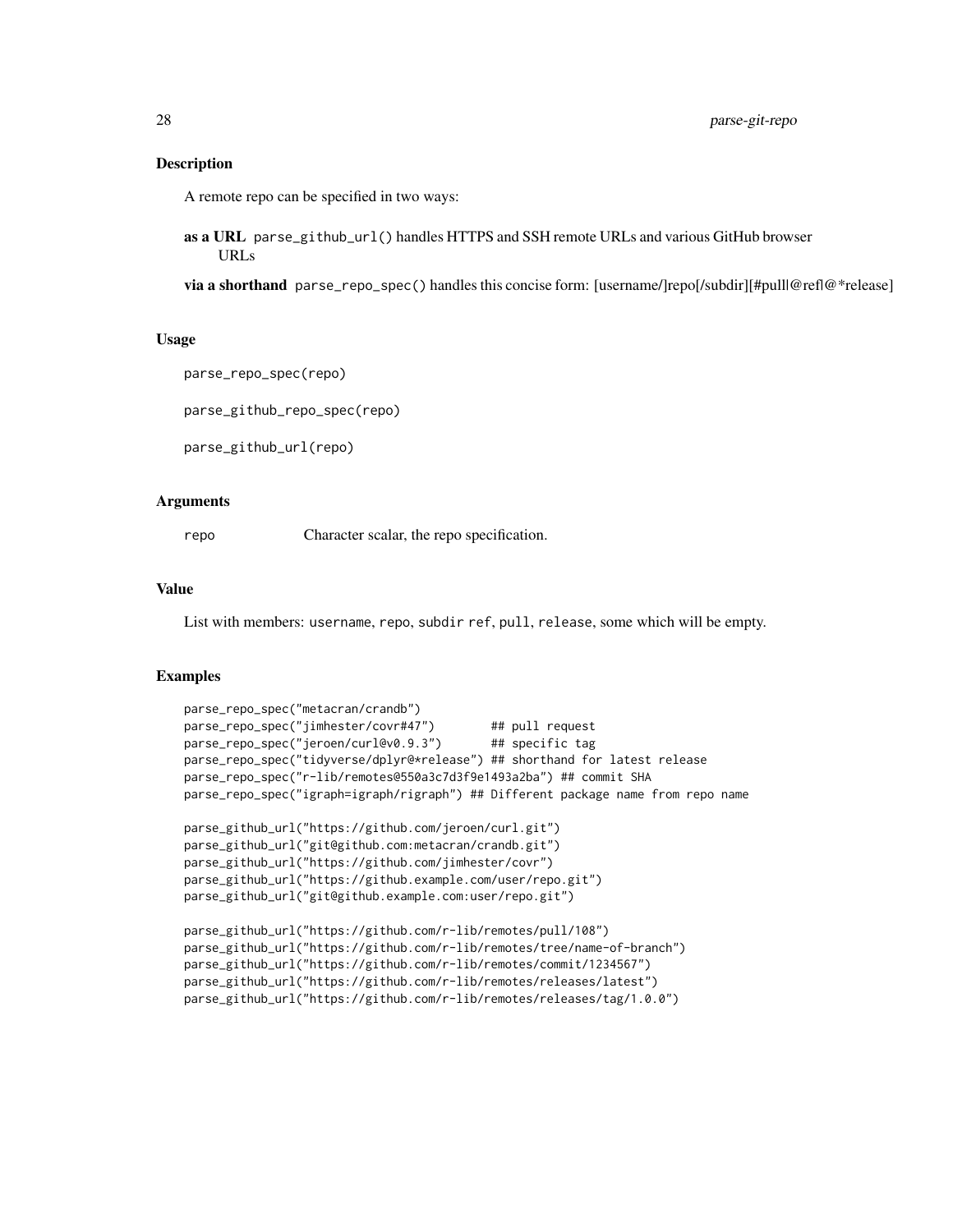<span id="page-28-0"></span>system\_requirements *Query the system requirements for a package (and its dependencies)*

### Description

Returns a character vector of commands to run that will install system requirements for the queried operating system.

#### Usage

```
system_requirements(
  os,
  os_release = NULL,
  path = ".",
  package = NULL,
  curl = Sys.which("curl")
\mathcal{L}
```
### Arguments

| os.os_release | The operating system and operating system release version, see https://github.<br>com/rstudio/r-system-requirements#operating-systems for the list of<br>supported operating systems. |
|---------------|---------------------------------------------------------------------------------------------------------------------------------------------------------------------------------------|
|               | If os_release is NULL, os must consist of the operating system and the version<br>separated by a dash, e.g. "ubuntu-18.04".                                                           |
| path          | The path to the dev package's root directory.                                                                                                                                         |
| package       | CRAN package name(s) to lookup system requirements for. If not NULL, this is<br>used and path is ignored.                                                                             |
| curl          | The location of the curl binary on your system.                                                                                                                                       |

### Value

A character vector of commands needed to install the system requirements for the package.

update\_packages *Update packages that are missing or out-of-date.*

### Description

Works similarly to [utils::install.packages\(\)](#page-0-0) but doesn't install packages that are already installed, and also upgrades out dated dependencies.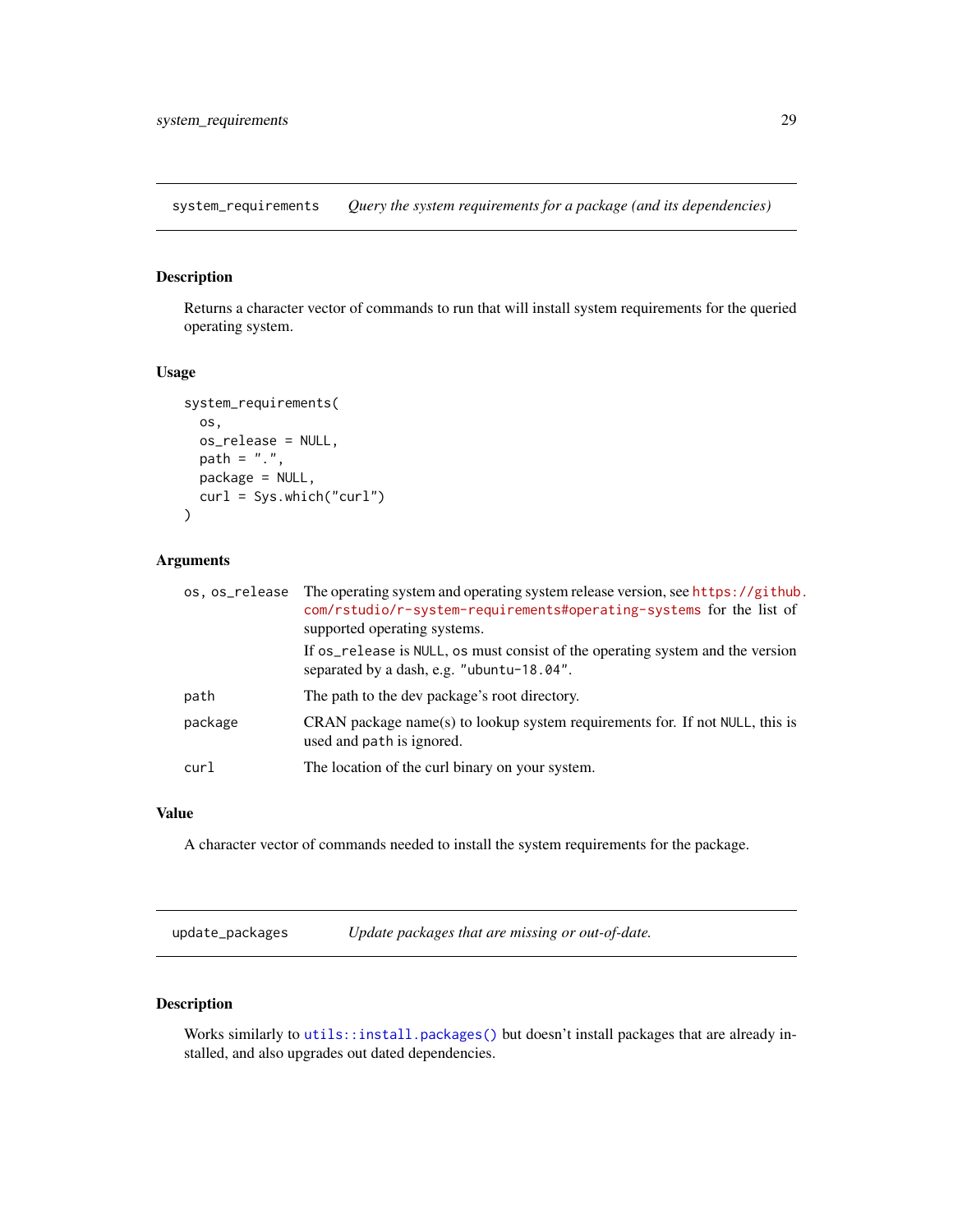### Usage

```
update_packages(
  packages = TRUE,
  dependencies = NA,
  upgrade = c("default", "ask", "always", "never"),
  force = FALSE,
  quiet = FALSE,
  build = TRUE,build_opts = c("--no-resave-data", "--no-manual", "--no-build-vignettes"),
  build_manual = FALSE,
  build_vignettes = FALSE,
  repos = getOption("repos"),
  type = getOption("pkgType"),
  ...
\mathcal{L}
```

| packages        | Character vector of packages to update.                                                                                                                                                                                                                                                                                                                                                                                                           |
|-----------------|---------------------------------------------------------------------------------------------------------------------------------------------------------------------------------------------------------------------------------------------------------------------------------------------------------------------------------------------------------------------------------------------------------------------------------------------------|
| dependencies    | Which dependencies do you want to check? Can be a character vector (select-<br>ing from "Depends", "Imports", "LinkingTo", "Suggests", or "Enhances"), or a<br>logical vector.                                                                                                                                                                                                                                                                    |
|                 | TRUE is shorthand for "Depends", "Imports", "LinkingTo" and "Suggests". NA is<br>shorthand for "Depends", "Imports" and "LinkingTo" and is the default. FALSE<br>is shorthand for no dependencies (i.e. just check this package, not its dependen-<br>cies).                                                                                                                                                                                      |
|                 | The value "soft" means the same as TRUE, "hard" means the same as NA.                                                                                                                                                                                                                                                                                                                                                                             |
|                 | You can also specify dependencies from one or more additional fields, common<br>ones include:                                                                                                                                                                                                                                                                                                                                                     |
|                 | • Config/Needs/website - for dependencies used in building the pkgdown site.                                                                                                                                                                                                                                                                                                                                                                      |
|                 | • Config/Needs/coverage for dependencies used in calculating test coverage.                                                                                                                                                                                                                                                                                                                                                                       |
| upgrade         | Should package dependencies be upgraded? One of "default", "ask", "always",<br>or "never". "default" respects the value of the R_REMOTES_UPGRADE environment<br>variable if set, and falls back to "ask" if unset. "ask" prompts the user for which<br>out of date packages to upgrade. For non-interactive sessions "ask" is equivalent<br>to "always". TRUE and FALSE are also accepted and correspond to "always" and<br>"never" respectively. |
| force           | Deprecated, this argument has no effect.                                                                                                                                                                                                                                                                                                                                                                                                          |
| quiet           | If TRUE, suppress output.                                                                                                                                                                                                                                                                                                                                                                                                                         |
| build           | If TRUE build the package before installing.                                                                                                                                                                                                                                                                                                                                                                                                      |
| build_opts      | Options to pass to R CMD build, only used when build is TRUE.                                                                                                                                                                                                                                                                                                                                                                                     |
| build_manual    | If FALSE, don't build PDF manual ('-no-manual').                                                                                                                                                                                                                                                                                                                                                                                                  |
| build_vignettes |                                                                                                                                                                                                                                                                                                                                                                                                                                                   |
|                 | If FALSE, don't build package vignettes ('-no-build-vignettes').                                                                                                                                                                                                                                                                                                                                                                                  |
| repos           | A character vector giving repositories to use.                                                                                                                                                                                                                                                                                                                                                                                                    |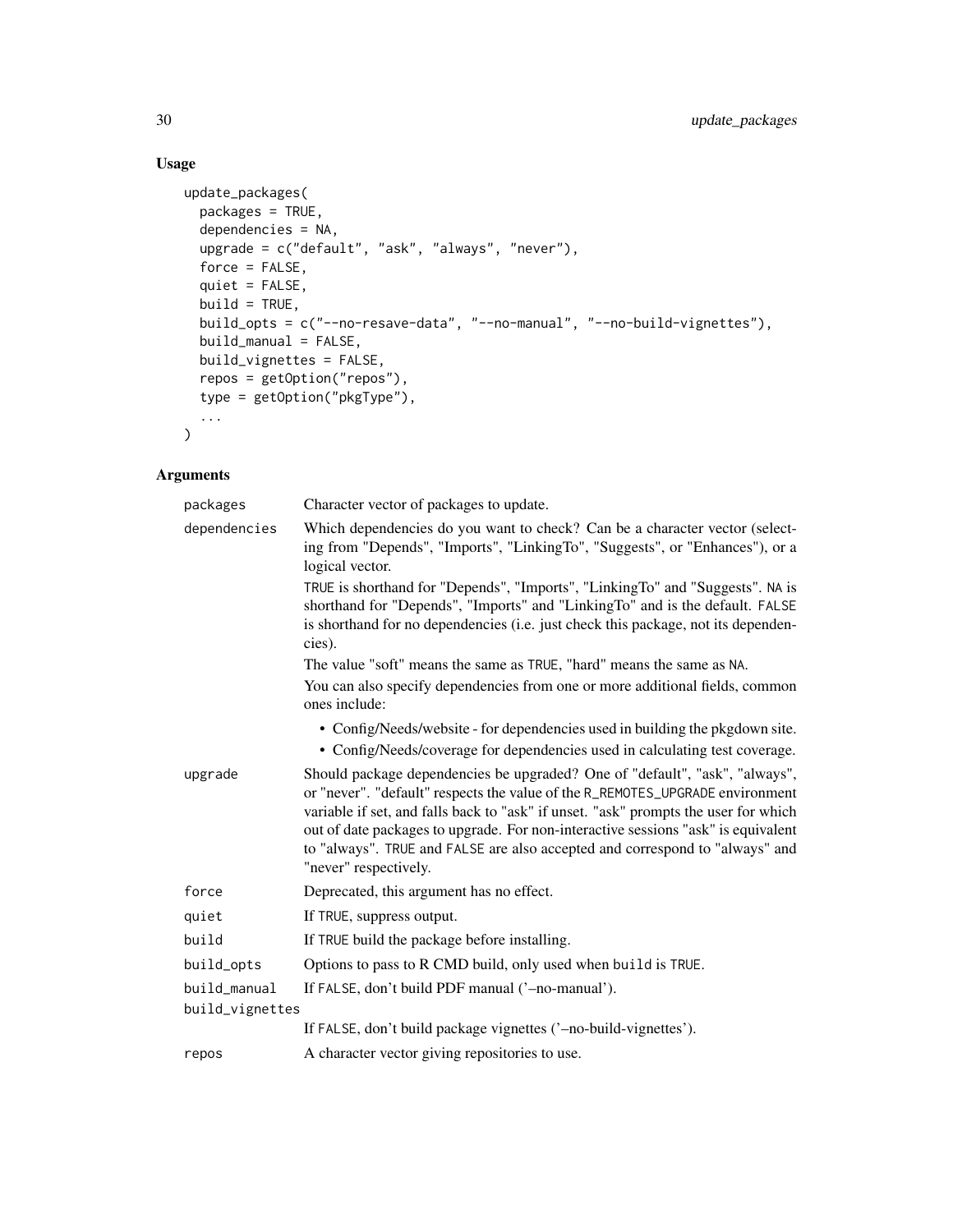### <span id="page-30-0"></span>update\_packages 31

| type     | Type of package to update.                              |
|----------|---------------------------------------------------------|
| $\cdots$ | Other arguments passed on to utils::install.packages(). |

### See Also

[package\\_deps\(\)](#page-24-1) to see which packages are out of date/ missing.

### Examples

```
## Not run:
update_packages("ggplot2")
update_packages(c("plyr", "ggplot2"))
```
## End(Not run)